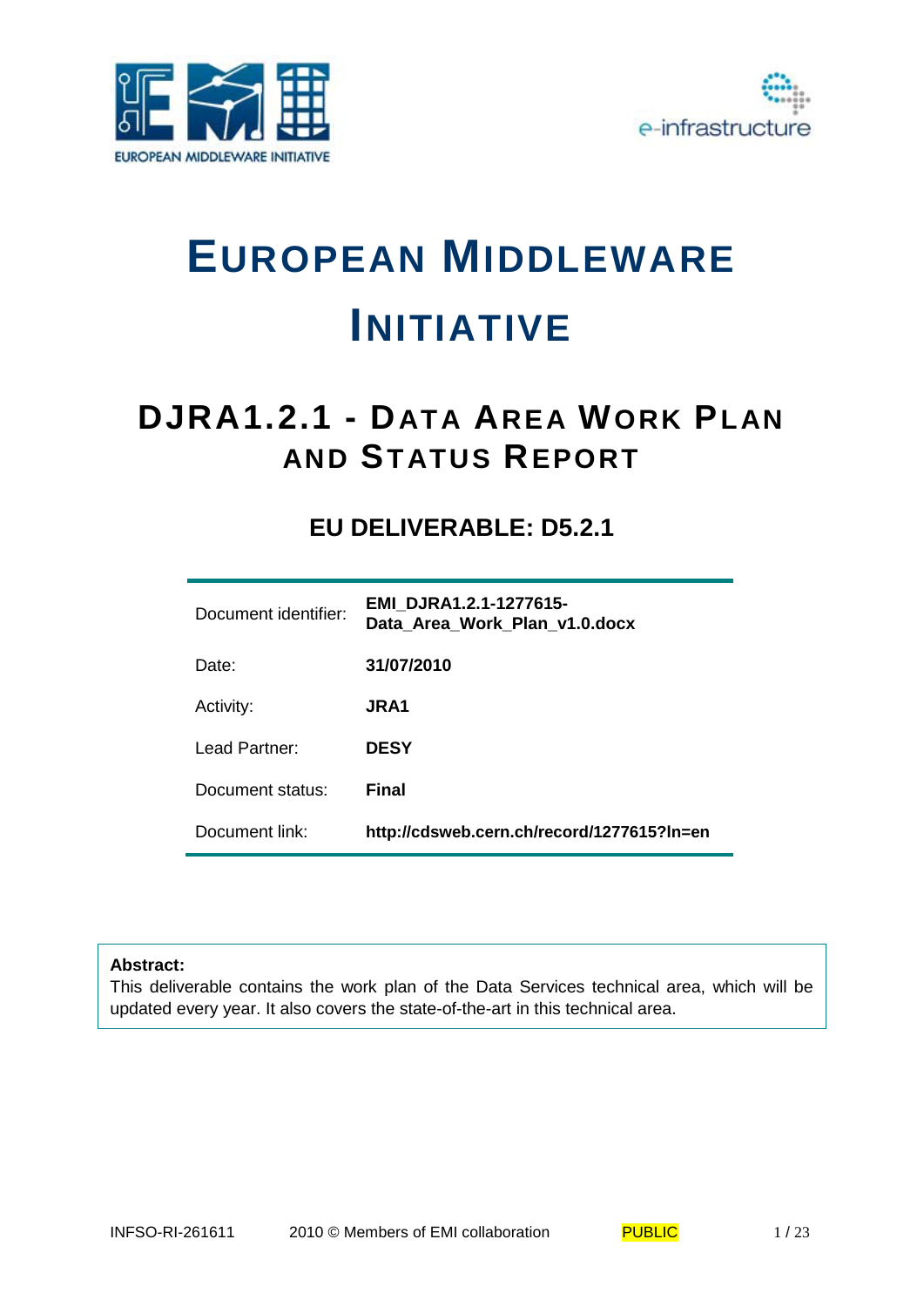

**DJRA1.2.1 - DATA AREA WORK PLAN AND STATUS REPORT** *Doc. Identifier:* **EMI\_DJRA1.2.1-1277615-Data\_Area\_Work\_Plan\_v1.0.doc** *Date:* **31/07/2010**

#### **Copyright notice:**

Copyright (c) Members of the EMI Collaboration. 2010.

See http://www.eu-emi.eu/about/Partners/ for details on the copyright holders.

EMI ("European Middleware Initiative") is a project partially funded by the European Commission. For more information on the project, its partners and contributors please see http://www.eu-emi.eu.

This document is released under the Open Access license. You are permitted to copy and distribute verbatim copies of this document containing this copyright notice, but modifying this document is not allowed. You are permitted to copy this document in whole or in part into other documents if you attach the following reference to the copied elements: "Copyright (C) 2010. Members of the EMI Collaboration. http://www.eu-emi.eu ".

The information contained in this document represents the views of EMI as of the date they are published. EMI does not guarantee that any information contained herein is error-free, or up to date.

EMI MAKES NO WARRANTIES, EXPRESS, IMPLIED, OR STATUTORY, BY PUBLISHING THIS DOCUMENT.

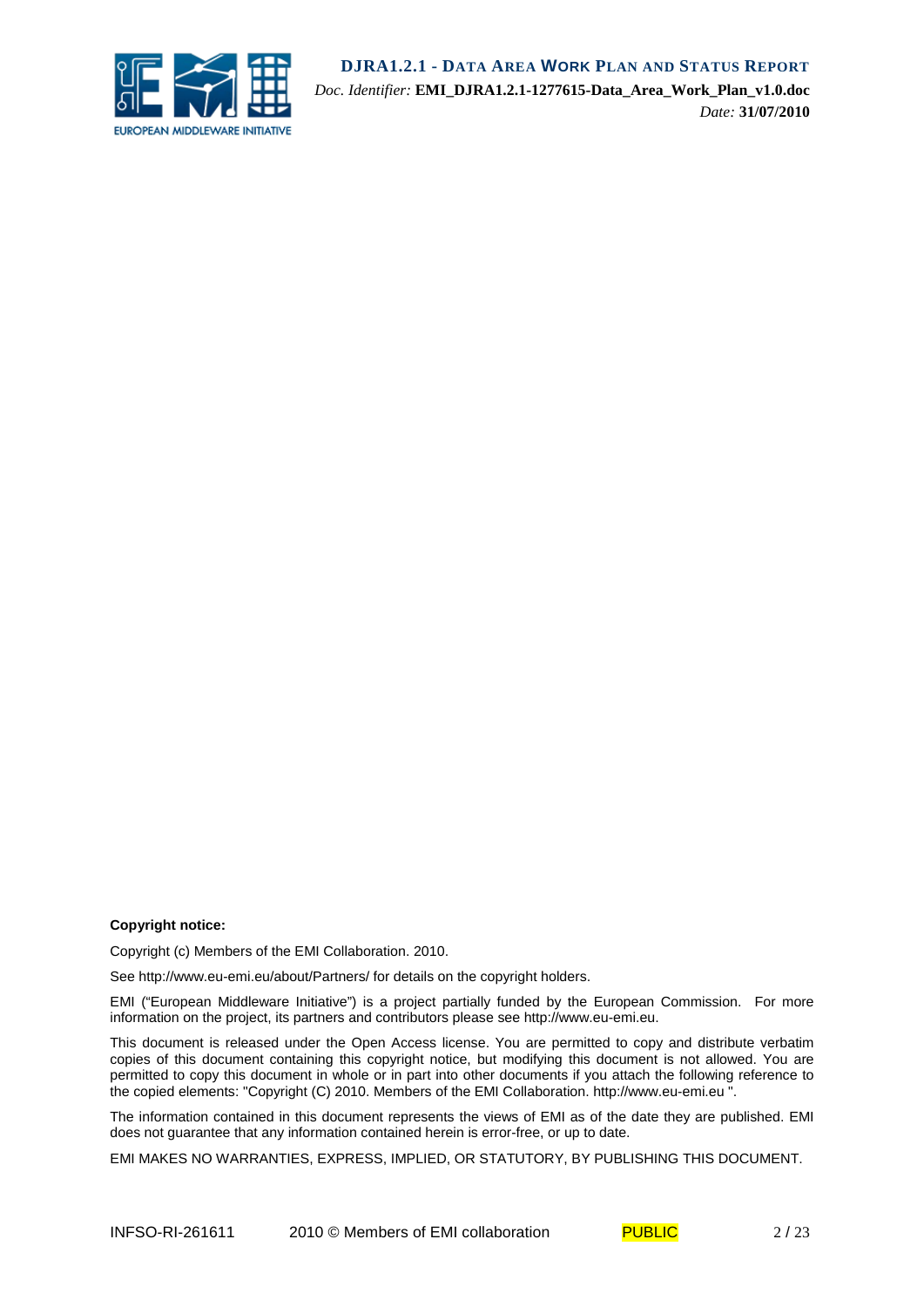

**DJRA1.2.1 - DATA AREA WORK PLAN AND STATUS REPORT** *Doc. Identifier:* **EMI\_DJRA1.2.1-1277615-Data\_Area\_Work\_Plan\_v1.0.doc** *Date:* **31/07/2010**

### **Delivery Slip**

|                    | <b>Name</b>      | <b>Partner /</b><br><b>Activity</b> | Date       | <b>Signature</b> |
|--------------------|------------------|-------------------------------------|------------|------------------|
| <b>From</b>        | Patrick Fuhrmann | DESY/JRA1                           | 26/08/2010 |                  |
| <b>Reviewed by</b> | Jens Jensen      | STFC/External                       | 26/11/2010 |                  |
| <b>Approved by</b> | <b>PEB</b>       |                                     | 29/11/2010 |                  |

#### **Document Log**

| <b>Issue</b>   | <b>Date</b> | <b>Comment</b>                                   | <b>Author / Partner</b>                                                                                      |
|----------------|-------------|--------------------------------------------------|--------------------------------------------------------------------------------------------------------------|
| 1              | 1/7/2010    | First Draft (TOC)                                | Patrick Fuhrmann/DESY                                                                                        |
| 2              | 5/7/2010    | State of the Art                                 | Patrick Fuhrmann/DESY,<br>Riccardo Zappi/INFN, Ralph<br>Müller-Pfefferkorn/TUD,<br><b>Oliver Keeble/CERN</b> |
| 3              | 12/7/2010   | Work plan                                        | Patrick Fuhrmann/DESY                                                                                        |
| 4              | 3/8/2010    | Harmonization and Evolution                      | Patrick Fuhrmann/DESY                                                                                        |
| 5              | 11/8/2010   | Detailed work plan                               | Same as $(2)$                                                                                                |
| 6              | 13/8/2010   | Merged review by EMI data and JRA1 lead          | Patrick Fuhrmann                                                                                             |
| $\overline{7}$ | 13/8/2010   | Includes suggestions by Alex Sim, LBL            | Patrick Fuhrmann                                                                                             |
| 8              | 26/8/2010   | First complete version sent for review           | Patrick Fuhrmann                                                                                             |
| 9              | 18/11/2010  | First revision after J. Jensen review            | Patrick Fuhrmann                                                                                             |
| 10             | 26/11/2010  | Second revision after J. Jensen second<br>review | Patrick Fuhrmann                                                                                             |

# **Document Change Record**

| <b>Issue</b> | Item | <b>Reason for Change</b> |
|--------------|------|--------------------------|
|              |      |                          |
| ◠            |      |                          |
| 3            |      |                          |
|              |      |                          |
|              |      |                          |
|              |      |                          |
|              |      |                          |

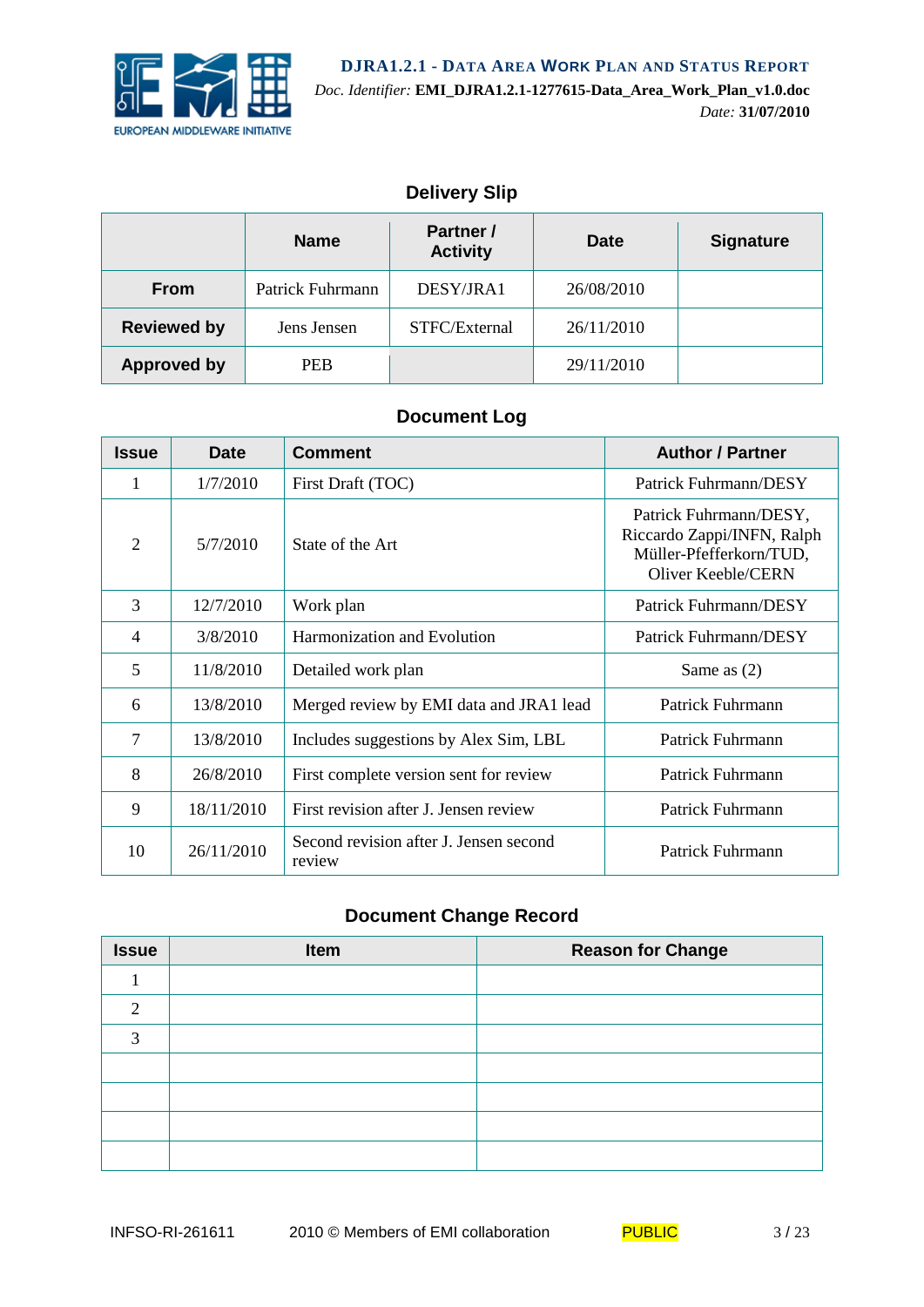

# DJRA1.2.1 - DATA AREA WORK PLAN AND STATUS REPORT

Doc. Identifier: EMI\_DJRA1.2.1-1277615-Data\_Area\_Work\_Plan\_v1.0.doc Date: 31/07/2010

## **TABLE OF CONTENTS**

| 1. |  |       |                                                                                         |  |  |  |  |  |
|----|--|-------|-----------------------------------------------------------------------------------------|--|--|--|--|--|
|    |  |       |                                                                                         |  |  |  |  |  |
|    |  |       |                                                                                         |  |  |  |  |  |
|    |  |       |                                                                                         |  |  |  |  |  |
|    |  |       |                                                                                         |  |  |  |  |  |
|    |  |       |                                                                                         |  |  |  |  |  |
|    |  |       |                                                                                         |  |  |  |  |  |
| 2. |  |       |                                                                                         |  |  |  |  |  |
| 3. |  |       |                                                                                         |  |  |  |  |  |
|    |  |       |                                                                                         |  |  |  |  |  |
|    |  |       |                                                                                         |  |  |  |  |  |
|    |  |       |                                                                                         |  |  |  |  |  |
|    |  |       |                                                                                         |  |  |  |  |  |
|    |  |       |                                                                                         |  |  |  |  |  |
|    |  |       |                                                                                         |  |  |  |  |  |
|    |  |       |                                                                                         |  |  |  |  |  |
|    |  |       |                                                                                         |  |  |  |  |  |
|    |  |       |                                                                                         |  |  |  |  |  |
| 4. |  |       |                                                                                         |  |  |  |  |  |
|    |  |       |                                                                                         |  |  |  |  |  |
|    |  |       |                                                                                         |  |  |  |  |  |
|    |  |       |                                                                                         |  |  |  |  |  |
|    |  |       |                                                                                         |  |  |  |  |  |
|    |  |       | 4.1.4 Replacing the Globus httpg security protocol with the SSL/X509 (https) standard16 |  |  |  |  |  |
|    |  |       |                                                                                         |  |  |  |  |  |
|    |  |       |                                                                                         |  |  |  |  |  |
|    |  |       |                                                                                         |  |  |  |  |  |
|    |  | 4.1.8 |                                                                                         |  |  |  |  |  |
|    |  |       |                                                                                         |  |  |  |  |  |
|    |  |       |                                                                                         |  |  |  |  |  |
|    |  |       |                                                                                         |  |  |  |  |  |
|    |  |       |                                                                                         |  |  |  |  |  |
|    |  |       |                                                                                         |  |  |  |  |  |
|    |  |       |                                                                                         |  |  |  |  |  |
|    |  | 4.3.1 |                                                                                         |  |  |  |  |  |
|    |  | 4.3.2 |                                                                                         |  |  |  |  |  |
|    |  | 4.3.3 |                                                                                         |  |  |  |  |  |
|    |  | 4.3.4 |                                                                                         |  |  |  |  |  |
|    |  | 4.3.5 |                                                                                         |  |  |  |  |  |
|    |  | 4.3.6 |                                                                                         |  |  |  |  |  |
|    |  |       |                                                                                         |  |  |  |  |  |
|    |  | 4.3.8 |                                                                                         |  |  |  |  |  |
|    |  |       |                                                                                         |  |  |  |  |  |
|    |  |       |                                                                                         |  |  |  |  |  |
|    |  |       |                                                                                         |  |  |  |  |  |
|    |  |       |                                                                                         |  |  |  |  |  |
|    |  |       |                                                                                         |  |  |  |  |  |
|    |  |       |                                                                                         |  |  |  |  |  |

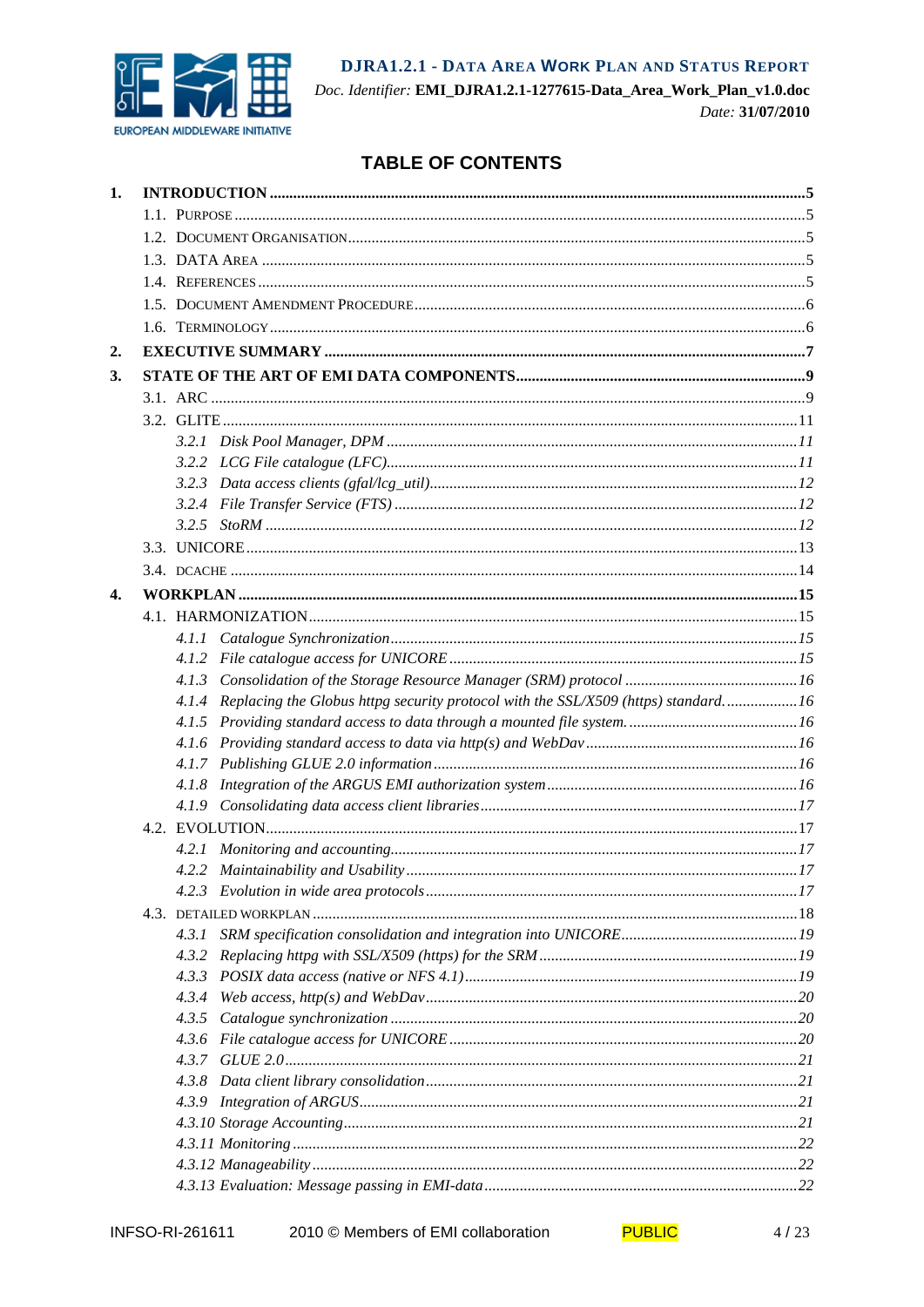#### **1. INTRODUCTION**

#### **1.1. PURPOSE**

This document represents the first deliverable in the data area of EMI. Its purpose is to identify components and their product teams within this area and describe the state of the art of those components at the point in time when the EMI project started. Based on this, the document elaborates on the work plans of the different product teams, responsible for the EMI data area components.

#### **1.2. DOCUMENT ORGANISATION**

According to the description of this deliverable, this document describes the state of the art of components within the data area of EMI, as well as the work plan that is being considered for development. The work plan is split into three sections. The section on *harmonization* describes work on which the production teams have to collaborate while the section on *evolution* concentrates on the plans for the different individual data components. Finally, a detailed schedule is presented for the first year of EMI and a brief plan for the remaining project years.

#### **1.3. DATA AREA**

The EMI data area covers

- data access by standard high performance wide and local area protocols,
- data catalogues, keeping track of meta data including data location,
- data storage, including mechanism to steer *access latency* and *retention policy* of stored data
- and scheduled data transfers between storage endpoints.

The goal of the harmonization in EMI, as described later in this document, is to make those building blocks of the data area work together seamlessly and to provide a professional service to EMI customers.

#### **1.4. REFERENCES**

| R <sub>1</sub> | GLUE2 Specification, OGF Grid Final Document No.147 -<br>http://www.ogf.org/documents/GFD.147.pdf                                                    |
|----------------|------------------------------------------------------------------------------------------------------------------------------------------------------|
| $\bf R$ 2      | DMC - http://www.nordugrid.org/documents/dmc.pdf                                                                                                     |
| $\mathbf{R}3$  | SRM, OGF Grid Final Document No.129 -<br>http://www.ogf.org/documents/GFD.129.pdf                                                                    |
| $\mathbf{R}$ 4 | ARC UI - [http://www.nordugrid.org/documents/arc-ui.pdf                                                                                              |
| R <sub>5</sub> | <b>UNICORE</b> Data Finder<br>[http://www.dlr.de/sc/desktopdefault.aspx/tabid-1273/1756_read-3140/]<br>[http://sourceforge.net/projects/datafinder/] |
| $\mathbf{R}$ 6 | UNICORE [http://www.unicore.eu/]                                                                                                                     |
| $\mathbf{R}$ 7 | dCache reference [http://www.dcache.org]                                                                                                             |
| R8             | gLite [http://www.glite.org]                                                                                                                         |
| R <sub>9</sub> | ARC [http://www.knowarc.eu/middleware.html]                                                                                                          |

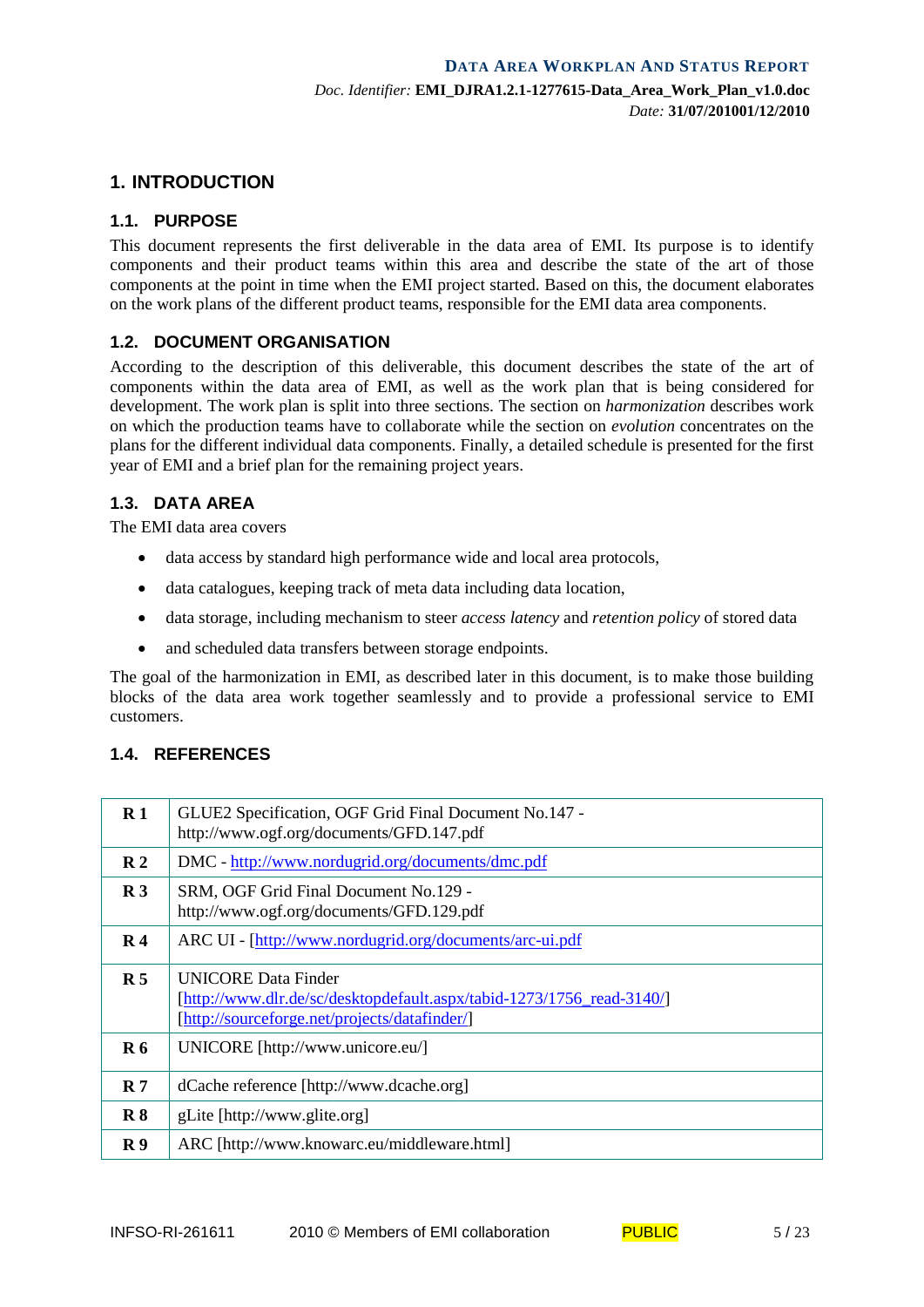#### **1.5. DOCUMENT AMENDMENT PROCEDURE**

This document can be amended by the authors further to any feedback from other teams or people. Minor changes, such as spelling corrections, content formatting or minor text re-organisation not affecting the content and meaning of the document can be applied by the authors without peer review. Other changes must be submitted to peer review and to the EMI PEB for approval.

When the document is modified for any reason, its version number shall be incremented accordingly. The document version number shall follow the standard EMI conventions for document versioning. The document shall be maintained in the CERN CDS repository and be made accessible through the OpenAIRE portal.

#### **1.6. TERMINOLOGY**

| <b>SE</b>   | <b>GRID</b> storage element     | Abstraction of a data storage endpoint.<br>Requires a defined minimum set of data<br>access, control and information protocols. |
|-------------|---------------------------------|---------------------------------------------------------------------------------------------------------------------------------|
| <b>SRM</b>  | <b>Storage Resource Manager</b> | Definition of a remote data management<br>protocol defined by OGF                                                               |
| <b>WLCG</b> | World wide LHC Grid Computing   | Grid optimized for High Energy Physics<br>(HEP) tuned for experiments around the LHC                                            |
| OGF         | Open Grid Forum                 | Standardization body in the GRID domain                                                                                         |
| <b>OSG</b>  | Open Science Grid               | US GRID initiative                                                                                                              |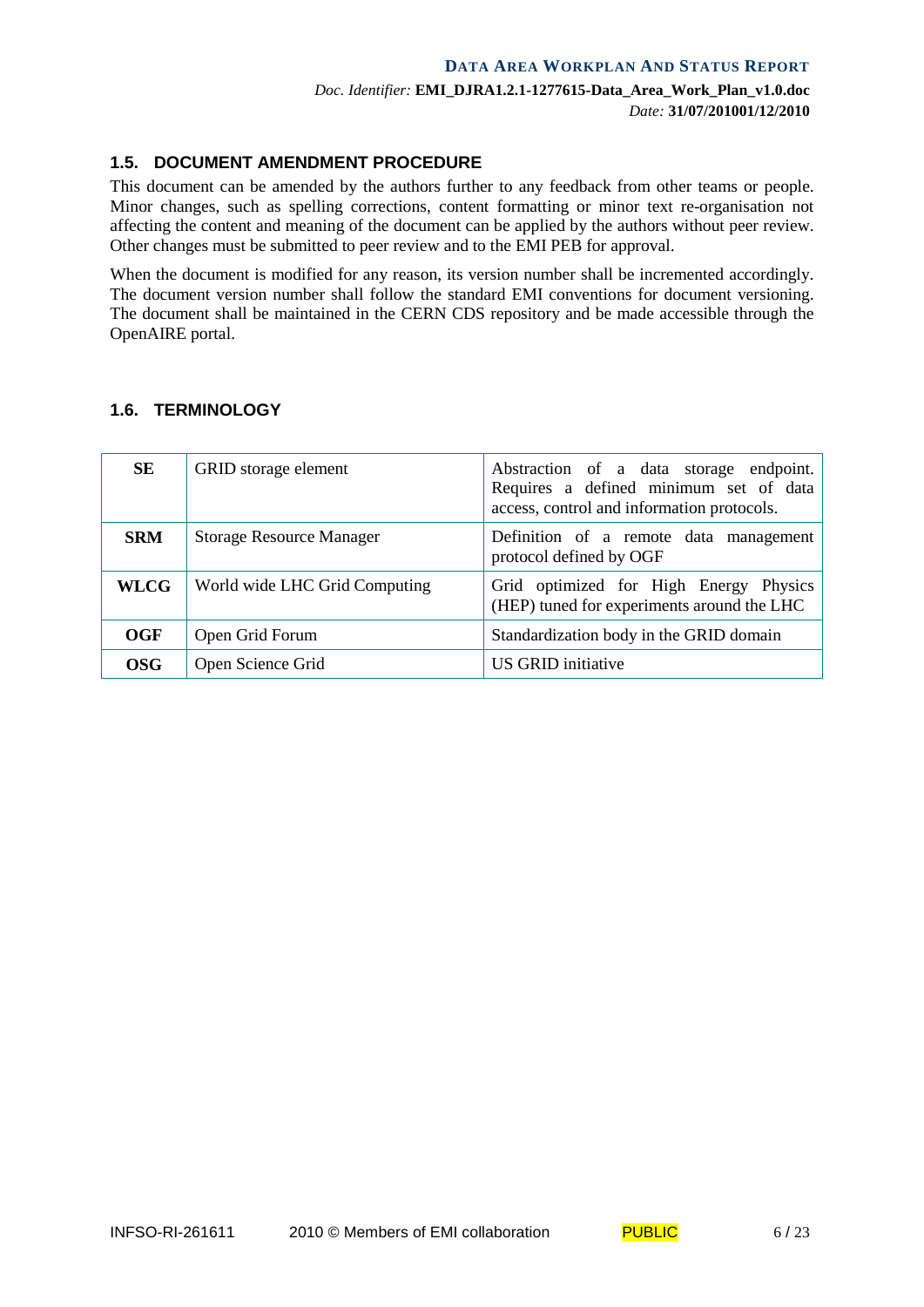#### **2. EXECUTIVE SUMMARY**

The EMI data area is supposed to cover data access by standard high performance wide and local area protocols, data catalogues, keeping track of meta data including data location, data storage, including mechanism to steer *access latency* and *retention policy* of stored data and scheduled data transfers between storage endpoints. The goal of the harmonization in EMI, as described later in this document, is to make those building blocks of the data area work together seamlessly and to provide a professional service to EMI customers.

The vast majority of components in the EMI data suite have proven to work sufficiently well in their particular middleware environment. ARC, gLite and dCache managed the expected data flow and storage since the LHC has started producing data and UNICORE is in production since 2003, but having traditionally a more HPC-driven computing focus where cluster file systems take care of the majority of data-related issues. Thus the challenge within EMI is having components from different middle-wares seamlessly interoperating. One of the motivations for this is that HPC environments (managed by UNICORE) can actually use LHC data for computing that is in turn not conveniently for end-users possible today. Therefore, within *EMI data* interoperability will be achieved by implementing or introducing standard interfaces wherever possible to guarantee not only interoperability within EMI but to external, possibly industry components as well. In some of those areas, the different components will evolve to that common goal independently, but following specifications that are considered to be useful by EMI. In other areas, those goals can only be achieved by a close collaboration between the middleware or product teams. For the latter, the following areas of work within the data area of EMI (aka EMI data) have been identified.

Most important is certainly providing access to data across EMI storage elements by offering POSIX semantics and mechanisms. *EMI data* agreed that NFS 4.1 is the most future proof approach in this area where native POSIX access it not available. For local and remote Web access, implementing either http(s) or WebDav on top of http is envisioned and part of the work plan.

Besides accessing data, remotely managing data is indispensable for large-scale global storage. The Open Grid Forum (OGF) defined a protocol named as the Storage Resource Manager (SRM) [3], which has been implemented in the WLCG framework to tackle this issue. However, experiences with this protocol have exposed issues with the specification, which need to be followed up on in order to ensure a more stable interoperability between storage elements. The main aspects will be to standardize the protocol security mechanism and to simplify the specification based on the experiences gained by known use-cases.

As a consequence of a decision made at a very early stage in the design of Grid Storage in the LHC community, file catalogue and storage element namespace get out of sync over time. The currently applied solution for this problem doesn't scale to the extent being required by EMI customers. *EMI data* will propose and implement an improved solution.

Within Grid infrastructures, the wide variety of components publishes information to enable clients to select the most appropriate service. GLUE [1] is an agreed open standards-based schema to publish this kind of metadata. Most recently, a migration from GLUE 1.3 to the more powerful GLUE 2.0 has been proposed. *EMI data* will allow data components to gradually and seamlessly migrate to GLUE 2.0.

Another area of harmonization within *EMI data* is the consolidation of client data access libraries and the integration of features of the EMI ARGUS authorization system. Beside activities based on close interaction between components and consequently requiring establishing cross product-team working groups, each data component has room to evolve independently. This will happen in the context of monitoring, accounting, manageability and usability.

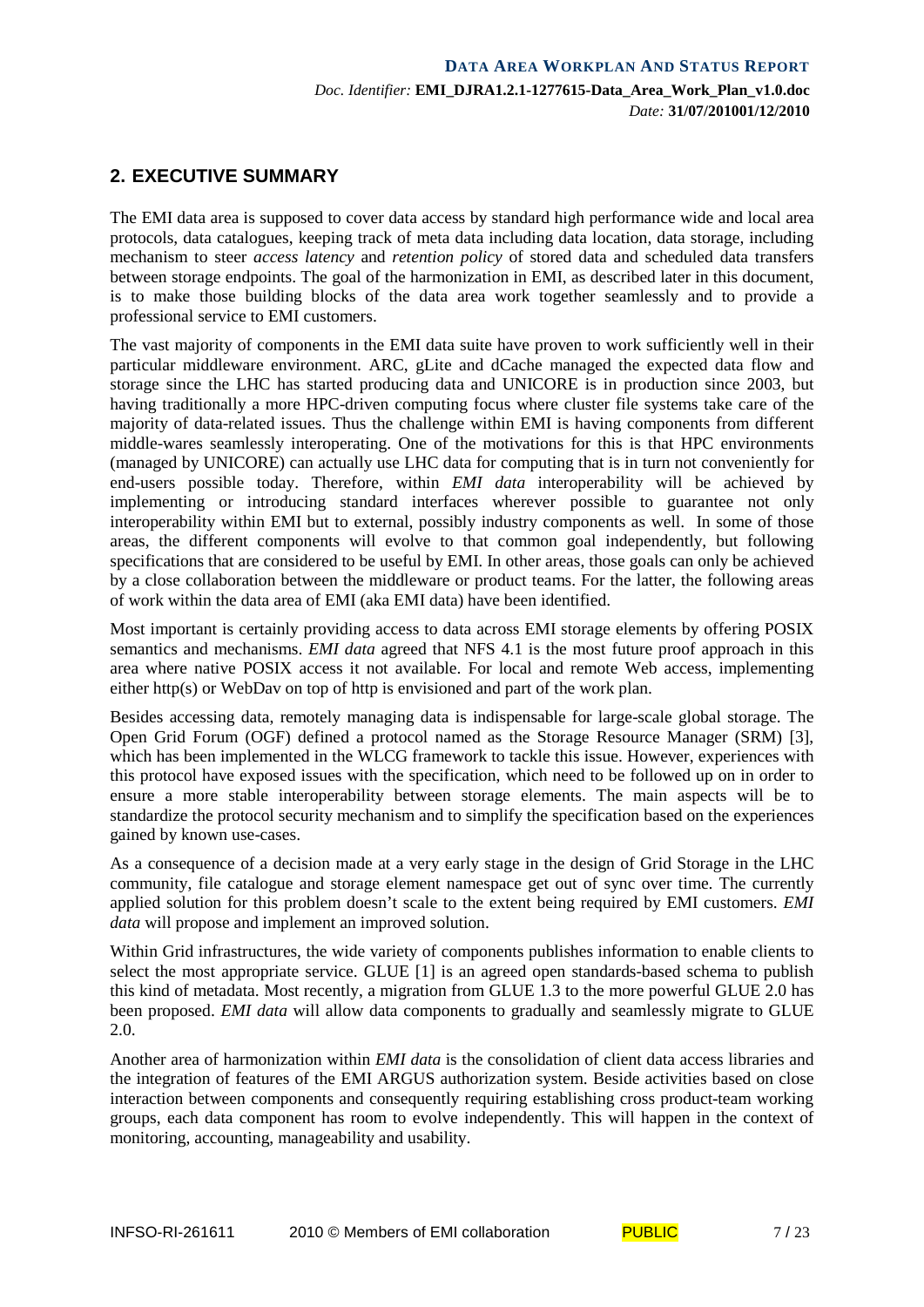#### **DATA AREA WORKPLAN AND STATUS REPORT**

*Doc. Identifier:* **EMI\_DJRA1.2.1-1277615-Data\_Area\_Work\_Plan\_v1.0.doc** *Date:* **31/07/201001/12/2010**



INFSO-RI-261611 2010 © Members of EMI collaboration PUBLIC 8/23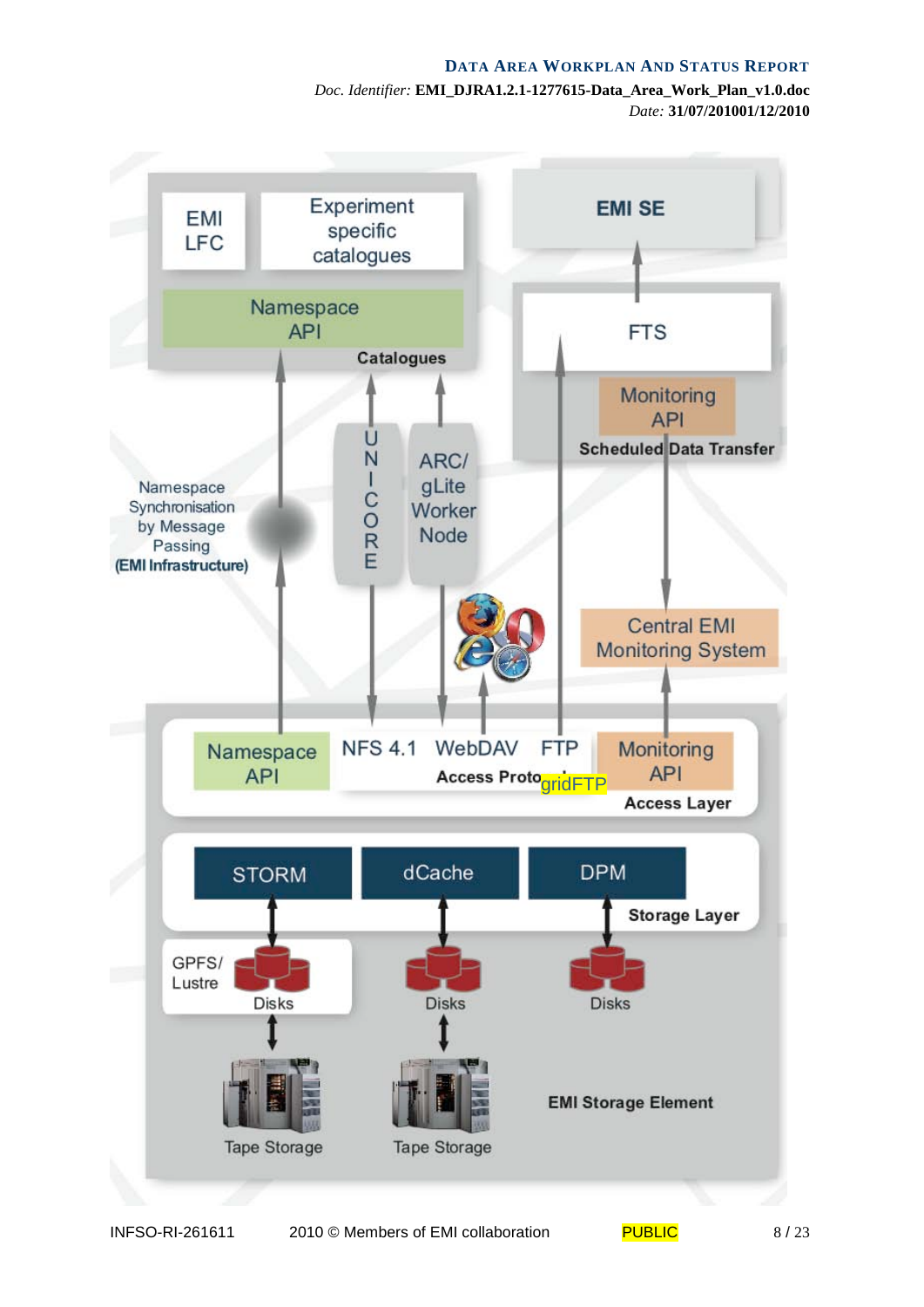## **3. STATE OF THE ART OF EMI DATA COMPONENTS**

This section describes the current state of the art in the EMI data area.

#### **3.1. ARC**



#### **ARC components**

The libarcdata2 library and the corresponding arc\* data clients provide a uniform way to move data from source to sink, supporting different data transfer protocols. This is a successor of the previous ng\* data clients which are still widely used and will be maintained.

The libarcdata2 library has a modular structure to support different data transfer protocols. The core libarcdata2 library does not introduce any additional external dependencies. The plug-ins (DMCs) [2] for specific data access protocols can however have various external dependencies. This separation of external dependencies from the core library helps to reduce a minimum set of requirements for ARC, while allowing the support for additional access protocols requiring special dependencies to be installed by those who need it.

Most of these components and the clients are also available on different platforms (Linux, Windows, Mac, Solaris), and the libarcdata2 is also available via Python, and to some extent from Java.

Currently the following transfer protocols and metadata servers are supported: (for more information, see [4]

- **ftp**: File Transfer Protocol (FTP)
- **gsiftp**: GridFTP, the Globus-enhanced FTP protocol with security, encryption, etc.
- **http**: ordinary Hyper-Text Transfer Protocol (HTTP) with PUT and GET methods using multiple streams
- **https**: HTTP with SSL v3

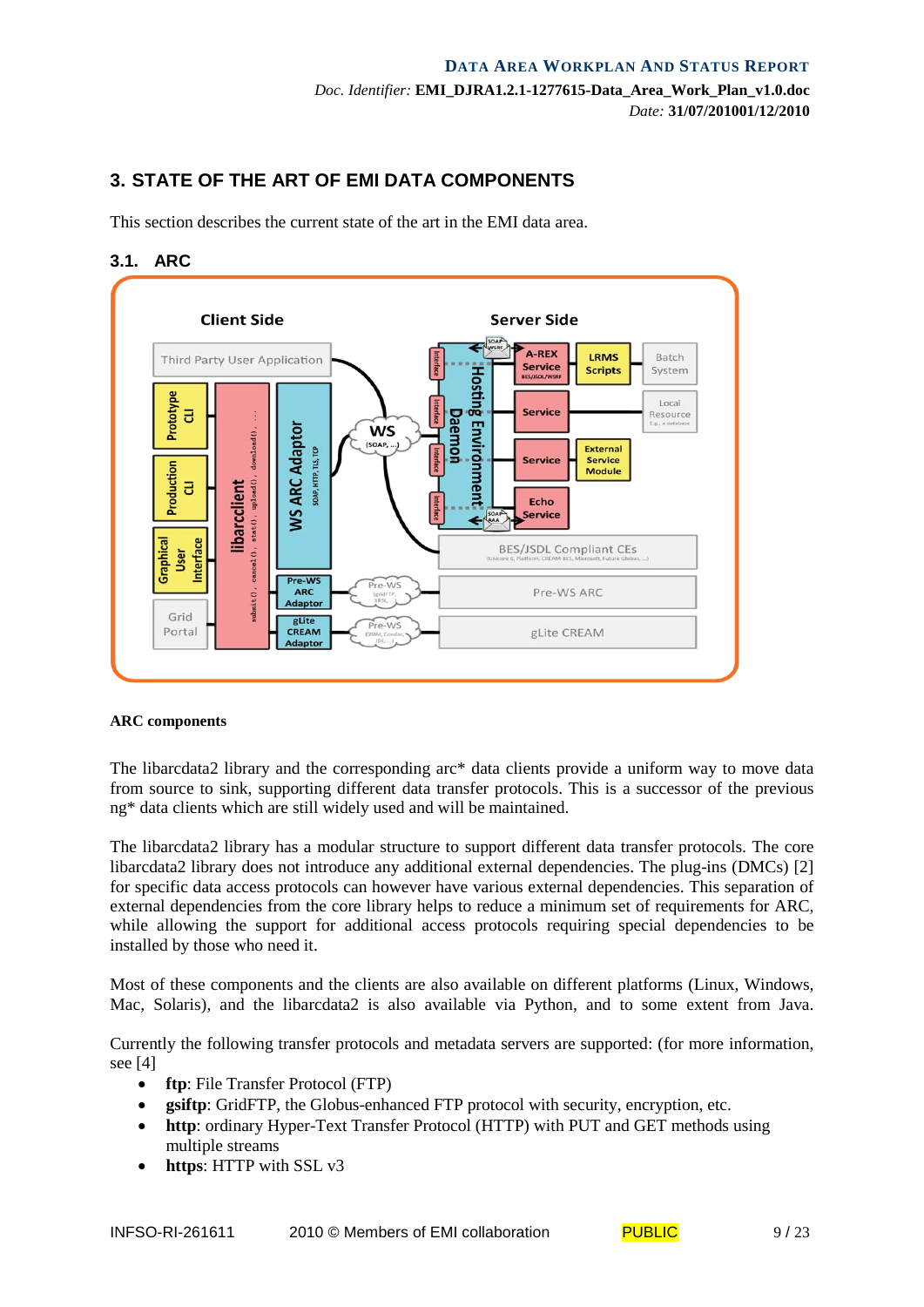#### **DATA AREA WORKPLAN AND STATUS REPORT**

*Doc. Identifier:* **EMI\_DJRA1.2.1-1277615-Data\_Area\_Work\_Plan\_v1.0.doc**

*Date:* **31/07/201001/12/2010**

- **httpg**: HTTP with Globus GSI
- **ldap**: ordinary Lightweight Data Access Protocol (LDAP)
- **rls**: Globus Replica Location Service (RLS)
- **lfc**: LFC catalog and indexing service of EGEE gLite
- **SRM**: Storage Resource Manager (SRM) service
- **file**: local to the host file name with a full path
- **arc**: for the Chelonia storage service

The ARC data clients provide posix-like access to EMI storage elements. The clients are as follows:

- **arcls** is a simple utility that allows to list contents and view some attributes of objects of a specified (by a URL) remote directory.
- **arccp** is a powerful tool to copy files from one data source to another data sink where both can use different protocols.
- **arcrm** is a command that allows users to erase files at any location specified by a valid URL.

In the ARC data management model all data transfer is performed on the Computing Element frontend on each site before and after the job runs on the worker node. An essential feature of ARC is the ability to dynamically cache input files on the front-end. When the front-end receives a job it first checks if the job is in cache and if not downloads the file to cache. Once a file is in cache it can be made instantly available on worker nodes by linking or copying from the cache to the worker node. To increase efficiency and satisfy the requirement that jobs go to data, an ARC Cache Index (ACIX) central service is used to store locations of cached files by pulling Bloom filters of the caches from the front-ends. Job brokers can then query ACIX and send jobs to sites where jobs are cached.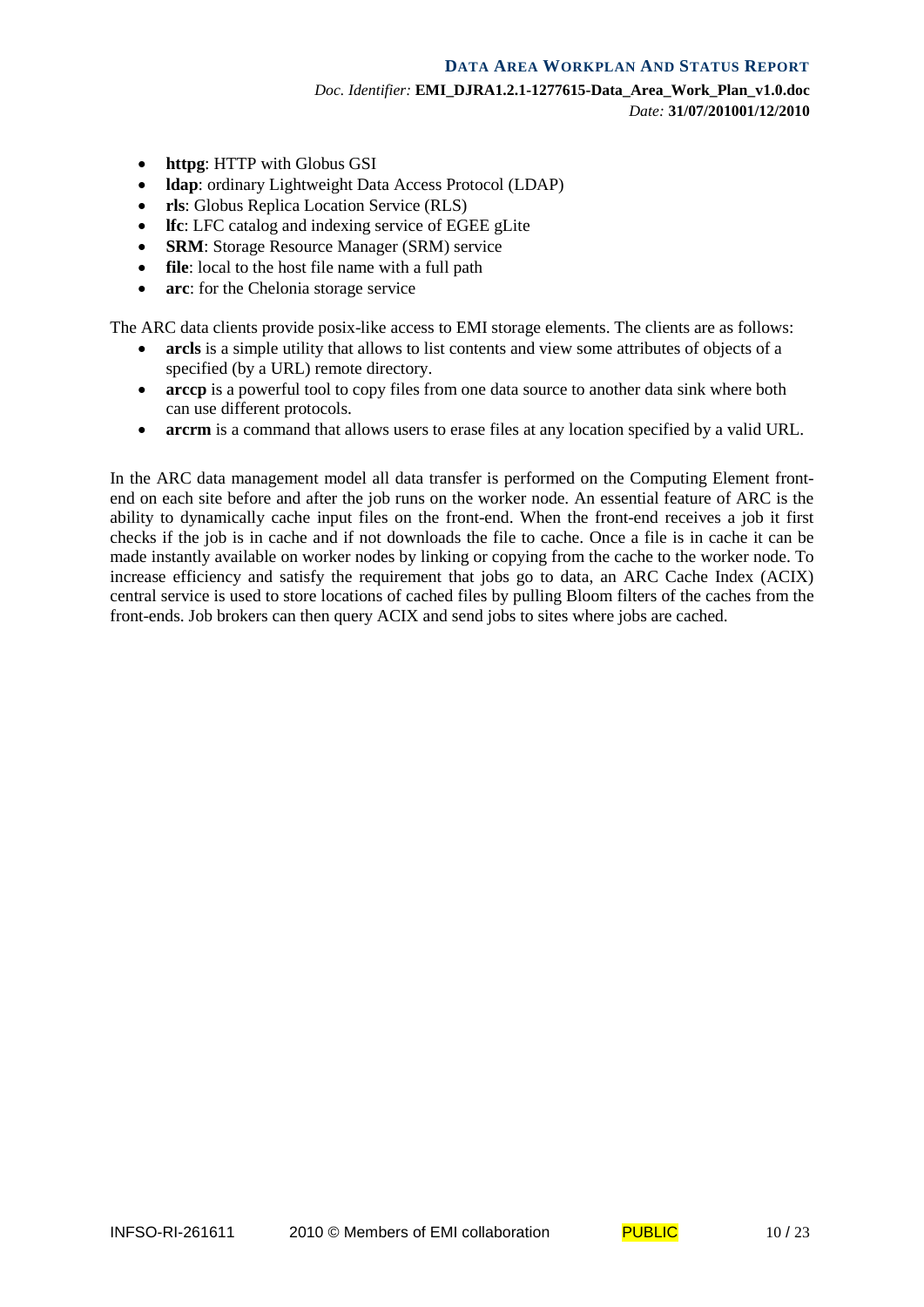#### **3.2. GLITE**

gLite offers an integrated set of tools and services for Grid data management, with solutions for data storage, catalogues and reliable file transfer.



#### 3.2.1 Disk Pool Manager, DPM

The Disk Pool Manager (DPM) offers a simple solution for a disk-only Storage Element (SE), supporting SRM for storage management, GridFTP for transfer, and a number of access protocols (HTTP, RFIO & xroot). DPM supports X509 and Kerberos authentication and VOMS authorization. DPM is installed at over 200 sites grid-wide.

#### 3.2.2 LCG File catalogue (LFC)

The LCG File catalogue (LFC) offers a hierarchical view of files to users, with a UNIX-like client interface, and provides logical and physical mappings for file identifiers. LFC supports authorization on its namespace and is available for both MySQL and Oracle (which can be used with streams to implement a read-only distributed catalogue). It provides C and python APIs. LFC can be used locally, or as a global catalogue holding details of files stored on Grid storage elements.

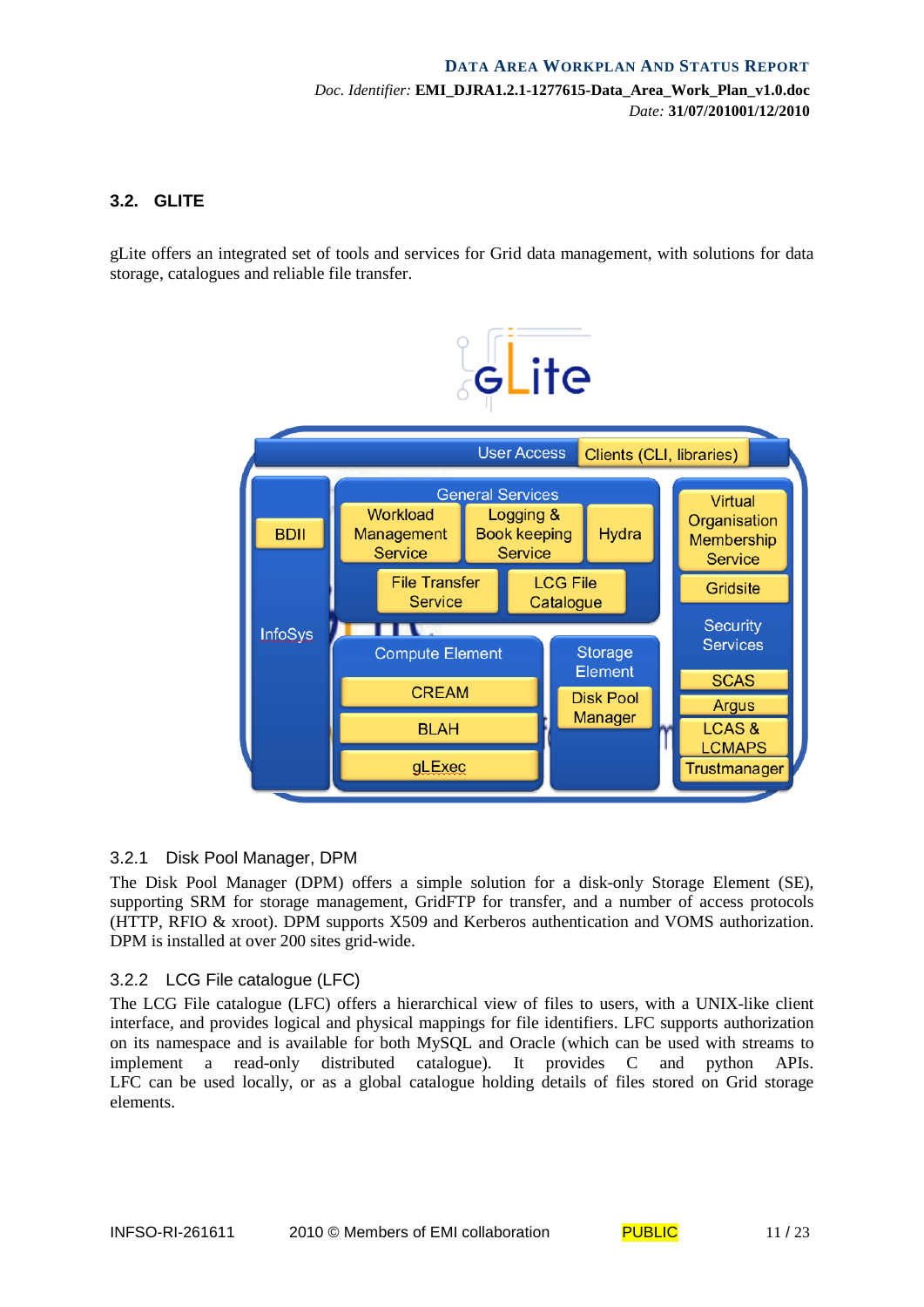#### 3.2.3 Data access clients (gfal/lcg\_util)

The clients, gfal/lcg util, provide programmatic (posix-like) and command-line interfaces to storage and catalogues, enabling interaction with EMI storage elements via a single interface. SRM is supported, as is integrated storage and catalogue (LFC) manipulation.

#### 3.2.4 File Transfer Service (FTS)

The File Transfer Service (FTS) is a data movement service for administering, monitoring and performing the transfer of files between storage elements. Bulk, asynchronous requests for transfers can be registered and will then be carried out according to VO policy, using either GridFTP or SRMCopy. Users interact with the service either via the Web Service API or via the provided clients. FTS currently manages the distribution of LHC data from CERN to partner sites.

#### 3.2.5 StoRM

StoRM is a service compliant with the standard SRM v2.2. It is able to manage any POSIX file systems supporting Access Control List (ACL) mechanisms, including high performance storage systems based on a cluster file system such as GPFS from IBM and Lustre from Oracle. StoRM decouples the file system from the SRM service, in the sense that it does not incorporate the storage system but it just relies on it; in other words StoRM specifically provides only management functionalities, but makes them available via a standard-compliant service interface. StoRM uses the underlying file system features in two ways:

- 1.The file system is used as final enforcer of authorization information (allowing the use of native access to the file system by authorized users and applications via ACLs as explained below)
- 2.The file system is used as a natural store and a manager of namespace metadata. Consequently StoRM does not make use of a database to store the namespace of managed resources (files).

StoRM uses the authorization mechanism offered by the underlying file system (ACL) to allow local and direct access using the native POSIX protocol (i.e. "file://"). Applications using standard POSIX operations without using external data access library (e.g. RFIO) considerably benefit in terms of I/O throughput, mostly in the presence of high performance cluster file systems. In addition, StoRM supports other non-standard Grid access protocols offered by data access libraries. (e.g. RFIO). Currently the supported data access and transfer protocols are: "file://", "rfio://", "gsiftp://", "root://". The latest stable version of StoRM (v1.5.x) enables the management of hierarchical storage resources through a generic interface. In this configuration it is currently used at the Italian Tier-1 (CNAF) in Bologna in the context of LHC, where it manages a hierarchical system based on GPFS and Tivoli Storage Manager (TSM).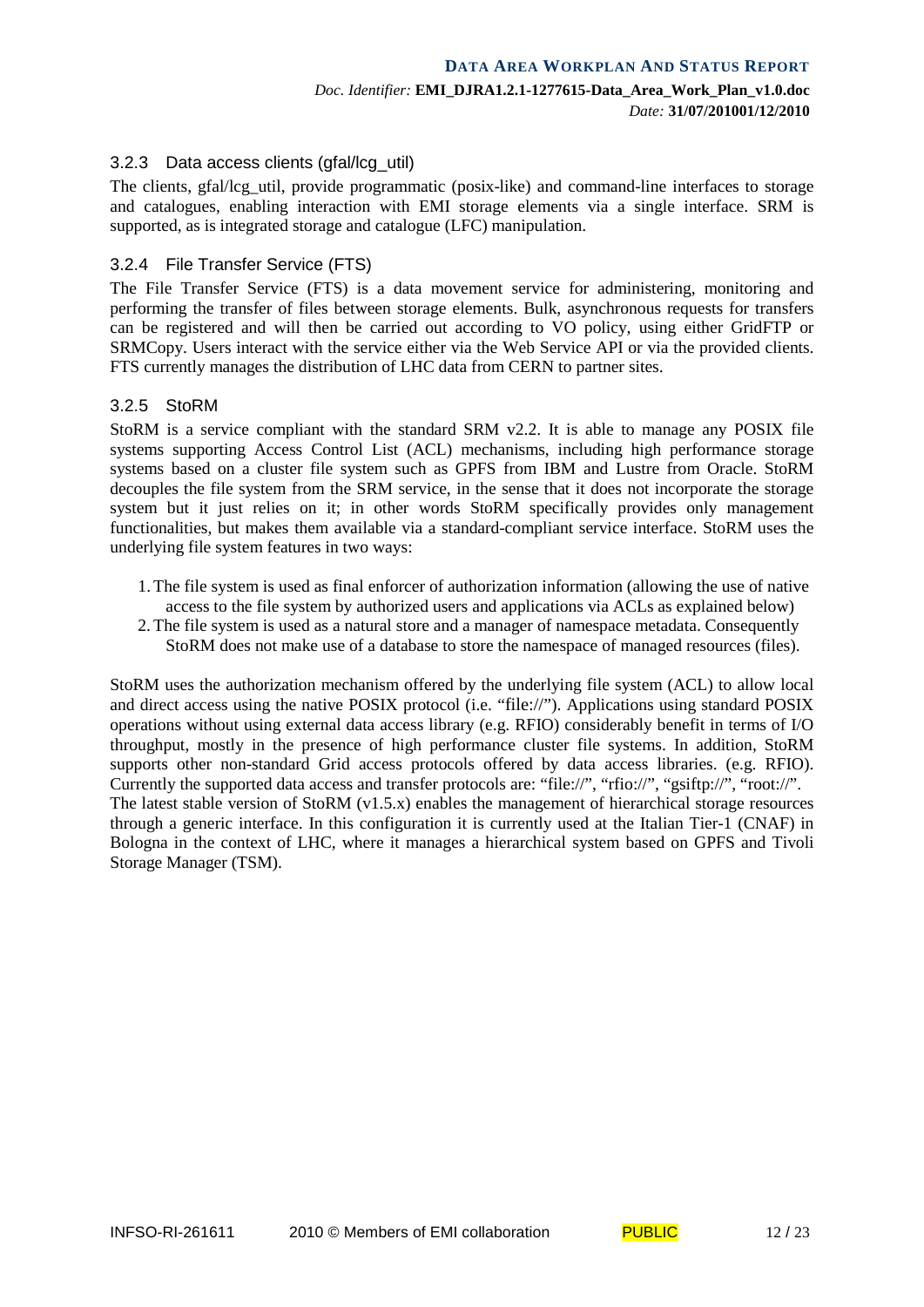#### **DATA AREA WORKPLAN AND STATUS REPORT**

*Doc. Identifier:* **EMI\_DJRA1.2.1-1277615-Data\_Area\_Work\_Plan\_v1.0.doc** *Date:* **31/07/201001/12/2010**



One of the available Web services of UNICORE is the Storage Management Service (SMS) that exposes storage resources to the system user. It is also able to initialize a file transfer between a user and a server or between servers. The transfer itself is done by the UNICORE File Transfer Service (UNICORE-FTS).

SMS defines an abstract file system like view that allows to plug-in any storage system. It provides operations such as listing a directory, copying, deleting and moving files and directories and changing permissions. Various back ends are already available (e.g. file system, Apache Hadoop, iRODS in prototype status, DataFinder). It is designed for extensibility (e.g. Amazon S3).

The UNICORE FTS allows the import/export of files from/to the client and send/receive files from/to other servers. Built-in are several file transfer protocols: BFT transfer (based on HTTPs, single open port needed, simple interface with bulk write and read supports byte ranges) and OGSA ByteIO (uses SOAP messages, single open port needed, rich interface with POSIX-like, block read/write, etc). Alternative mechanisms can be plugged in (e.g. UDT, GridFTP, parallel HTTP).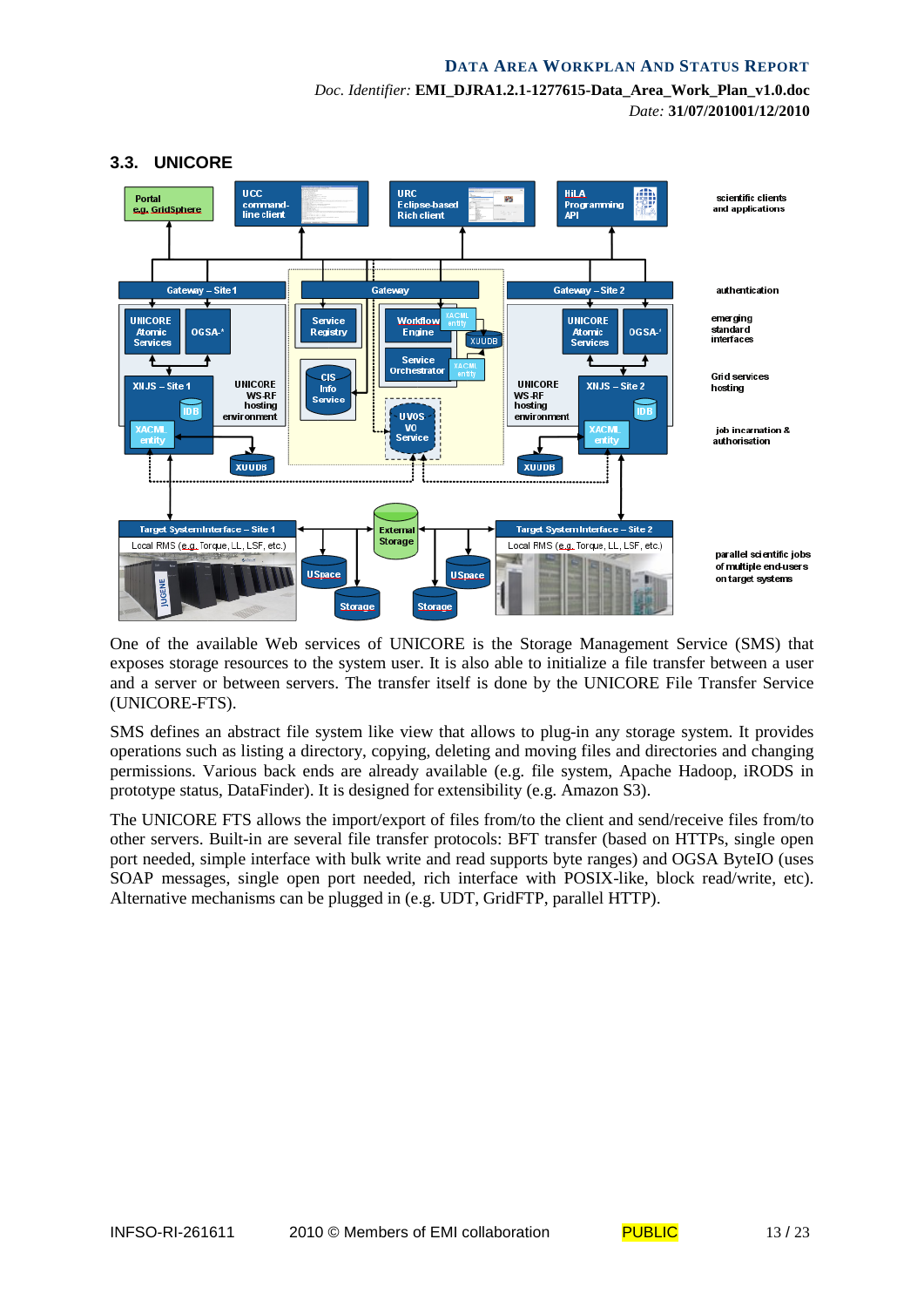#### **DATA AREA WORKPLAN AND STATUS REPORT** *Doc. Identifier:* **EMI\_DJRA1.2.1-1277615-Data\_Area\_Work\_Plan\_v1.0.doc** *Date:* **31/07/201001/12/2010**

#### **3.4. DCACHE**



**dCache design**

dCache is a data management technology designed for storing, retrieving and managing huge amounts of data, distributed among a large number of heterogeneous server nodes, under a single virtual file system tree. A number of standard methods are offered to access and manage data. Depending on the persistency model, dCache provides mechanisms for exchanging data with backend (tertiary) storage systems and by doing so simulates unlimited direct access storage space. Data exchanges to and from the underlying Hierarchical Storage Systems performed automatically and transparently to the user. In the context of managing data, dCache provides space management, as described in the SRM 2.2 specification, data location management, dataset replication, hot spot determination and recovery from disk or node failures.

The dCache system is freely available directly from the dCache.org Web pages, as well as through the gLite and the OSG VDT distribution. It supports a large variety of data transfer, control and information service protocols (gsiFtp, http, NFS4.1, dCap, xrootd, SRM 2.2-WLCG) as well as the information schema GLUE1.3. In order to extend the attraction to non High Energy Physics communities, dCache is focusing on the implementation of industry standards. Most recently the NFS 4.1 (pNFS) and WebDAV (Web- based Distributed Authoring and Versioning) protocol were added to the dCache protocol-suite, enabling clients to take full advantage of the distributed manner dCache is storing data. In order to make dCache storage available via cloud protocols, the dCache community is working on the integration of the Cloud Data Management Interface (CDMI) into dCache. This effort is not funded by EMI and at present it is not planned to integrate CDMI into any other EMI component. dCache is in production at 8 out of 11 WLCG Tier I and about 40 large Tier II centers. More than 50% of the entire LHC data is stored and managed with dCache installations.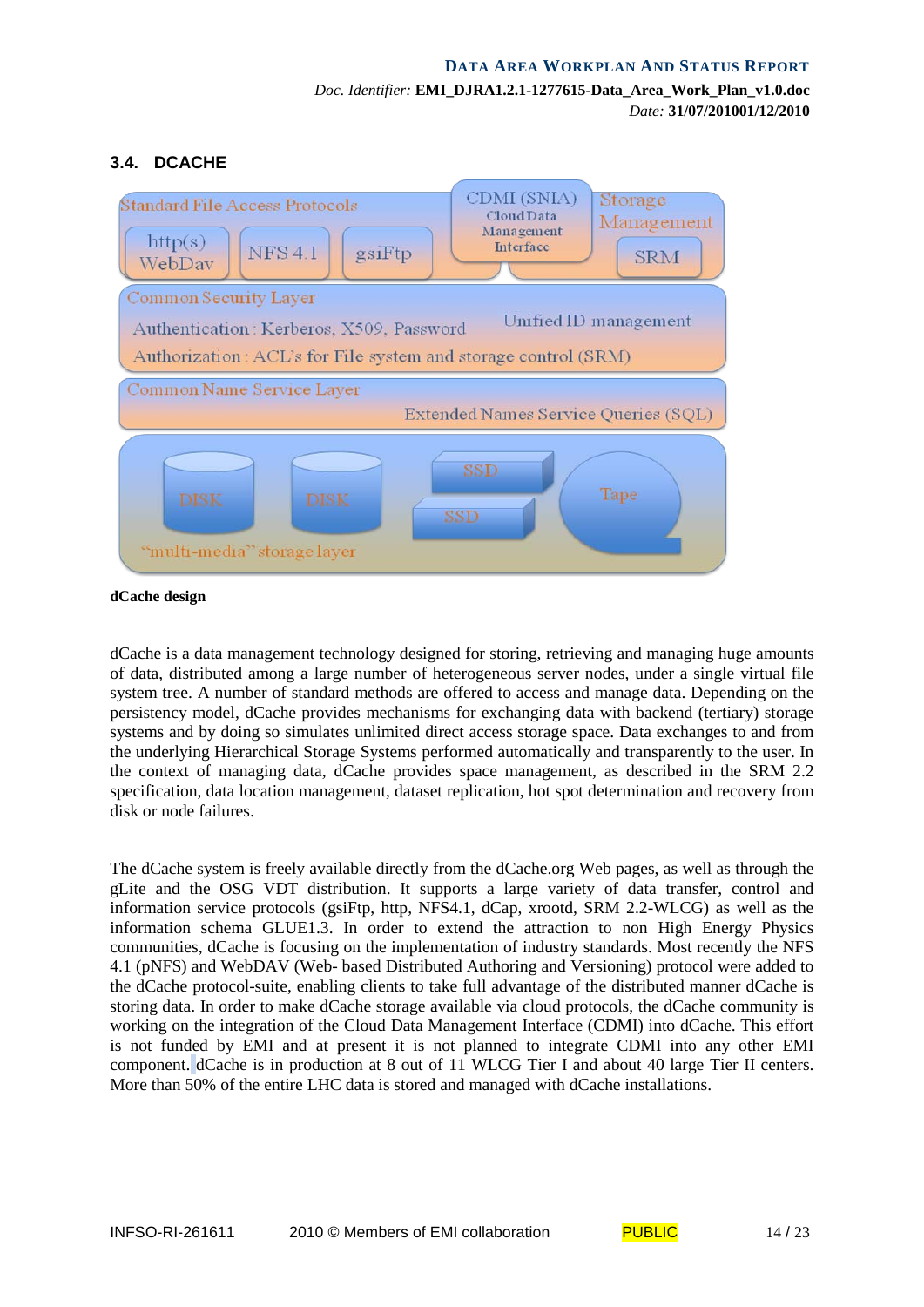#### **4. WORKPLAN**

In this section the JRA1 activities within the data area foreseen for the first year are presented as well as a very brief estimation on the activities for the remaining time of the project.

The work-plan is split into three parts.

- *Harmonization*, describing areas of common interest, including standardization efforts, where planning, designing or development requires interactions between middle-wares or components.
- *Evolution*, describing improvements of components applied individually.
- *Detailed work plan*, describing tasks and timeline

#### **4.1. HARMONIZATION**

The idea of harmonization in the area of data management is build upon two pillars. The first is to have data management components from all EMI middle-wares interact seamlessly (in harmony), building one larger functional unit. The second is to have this new, compound component interfacing to non-EMI software components by either using well defined industry standards or, if not available, by defining new interfaces in conjunction with an appropriate standardization body. The virtue of this approach is that components within the EMI data bundle will become interchangeable to the convenience of the sites, running EMI data services, and that the EMI data components offer themselves as an "in place replacement" of possibly expensive industry solutions.

Within *EMI data*, only those protocols and interfaces will be further developed which are standardized or are in the process of being standardized by a well-known standardization body. (e.g. IETF, OGF, SNIA). This approach offers end users the flexibility to choose their technologies they need through this established interoperability by using open standards. The relevant protocols are the Storage Resource Manager protocol (SRM), POSIX file access and the well-known Internet standards: http(s) and WebDAV.

A gap analysis of the existing systems has exposed areas where additional work has to be done in order to achieve those high level goals, resulting in the following efforts:

#### 4.1.1 Catalogue Synchronization

One of the critical issues within the current data management system is the synchronization of the data location catalogues (LFC) and the content of the actual data endpoints (SE). For various reasons they diverge over time, leading to inconsistencies which often cause system failures or unnecessary data delivery delays. EMI will propose and implement solutions to allow the EMI-LFC and SE's to interact directly and to determine and fix inconsistencies. The proposed solution should be sufficiently flexible to be adaptable by non-EMI catalogue systems, e.g. catalogues of the LHC experiments. As it is very likely synchronization will take advantage of message passing systems. Consequently, collaboration with the infrastructure area of EMI is foreseen.

#### 4.1.2 File catalogue access for UNICORE

To allow further integration of the more High Performance Computing oriented world of UNICORE and the more High Throughput Computing oriented world of the other middle-wares, UNICORE needs to get access to data in gLite/ARC storage elements. Besides of the direct data access via the access protocols mentioned below, access to the location management of the file catalogue needs to be added to the SMS.

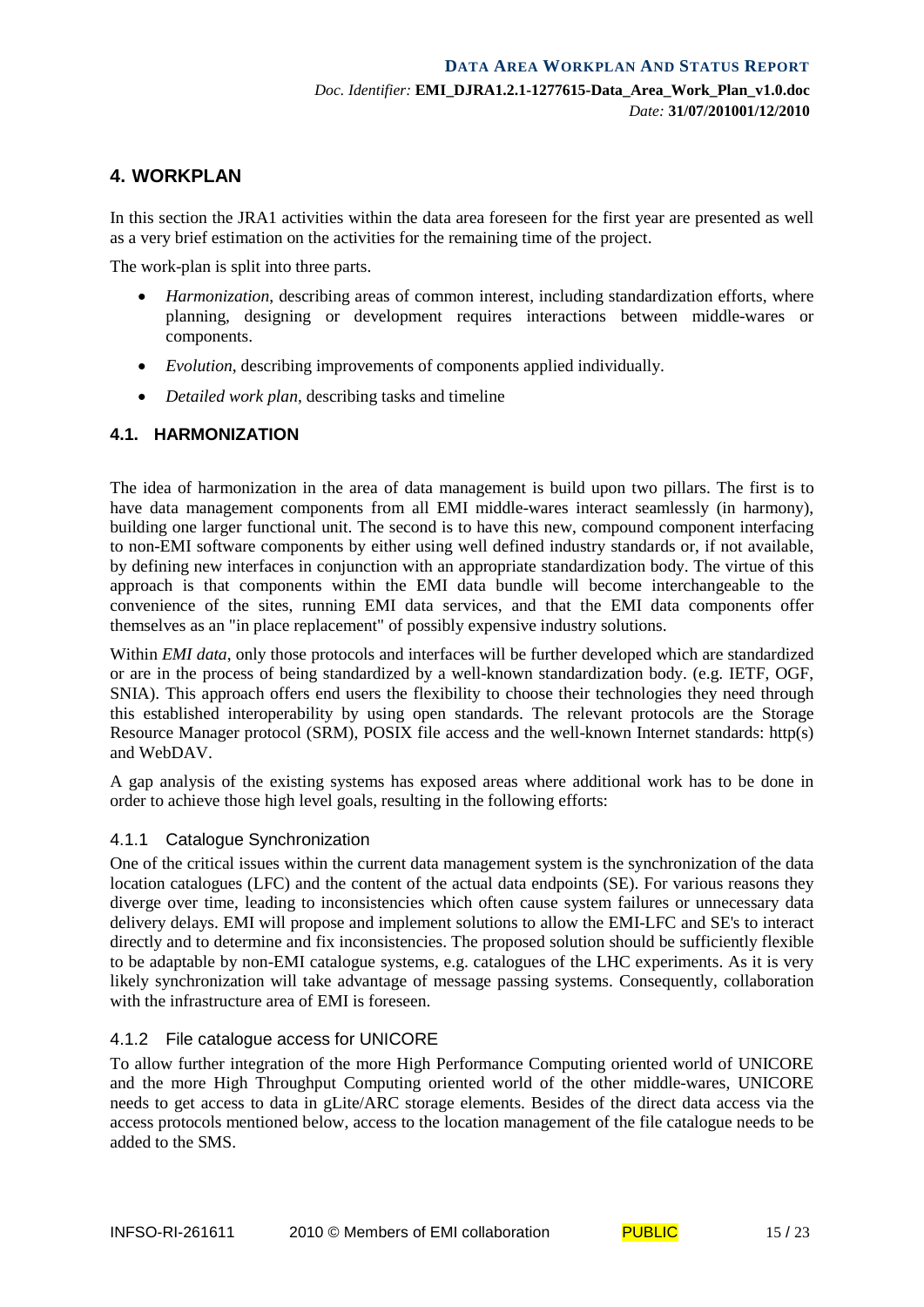#### 4.1.3 Consolidation of the Storage Resource Manager (SRM) protocol

Over the last years the WLCG community, under the supervision of the Open Grid Forum (OGF) has defined a protocol to remotely manage data (Storage Resource Manager, SRM). However, as parts of the specification turned out to be ambiguous, different implementations of the SRM show slightly different behaviors. In collaboration with OGF and SE providers, not being part of the EMI bundle, EMI data will clarify the SRM v2.2 specification based on the experience in operating SRM systems for years and promote existing SE implementations accordingly. At the time being, it is only planed to improve the specification by adding more user-friendly documentation. Two documents are envisioned in addition to the OGF specification: an analysis of the interpretation of the currently existing SRM implementations and a user guide to better understand the pure specification. The user guide might use different terms to describe the SRM functionality based on misunderstandings imposed by the current documentation.

#### 4.1.4 Replacing the Globus httpg security protocol with the SSL/X509 (https) standard.

Some components in the data management area depend on the Globus proprietary GSI protocol, instead of being based on the widely used plain https (SSL/X509) security protocol. The advantage of this decision has been that GSI supports handling X509 proxies and that delegation is part of the protocol. In collaboration with the EMI security group, the data area will decide in which areas a move towards standard SSL/X509 will be beneficial and how the migration should be organized. As not all SRM storage elements and clients are part of the EMI data bundle and a successful deployment requires all those components to cooperate, the outcome of the latter goal is not clear, but EMI will investigate solutions to guarantee interoperability.

#### 4.1.5 Providing standard access to data through a mounted file system.

In terms of data access, EMI-data will ensure that all supported Storage Elements will make their data available via standard POSIX file access. POSIX file access is achieved in different ways by different Storage Element implementations. While DPM and dCache will provide NFS4.1 access, StoRM uses the available mechanism of the underlying file system. However, the FUSE approach and NFS 4.1 are in discussion for StoRM as well. Accessing data through a mounted file system is essential for EMI components to compete with industry solutions.

#### 4.1.6 Providing standard access to data via http(s) and WebDav

With the evolution of the World Wide Web, http(s) has become a standard way of accessing data within organizations as well as across large distances. So the goal of EMI data is to provide the same services to its customers. For more sophisticated use cases the well-established extension, WebDav, will be implemented by dCache and, depending on customer feedback, by StoRM and DPM.

#### 4.1.7 Publishing GLUE 2.0 information

The GLUE specification is an information model for describing Grid entities by using the natural language and UML Class Diagrams. GLUE has evolved over time and, based on the experience of running production grids, a GLUE version 2.0 was made available and agreed on, which is rich enough to cope with requirements in the various areas of the currently deployed Grid infrastructures in Europe.

#### 4.1.8 Integration of the ARGUS EMI authorization system

ARGUS is a system meant to render consistent authorization decisions for distributed services (e.g. compute elements, portals). For the data area, the blacklisting functionality of ARGUS is of particular interest, as it allows to centrally blacklist certificate owners for all VO associated services.

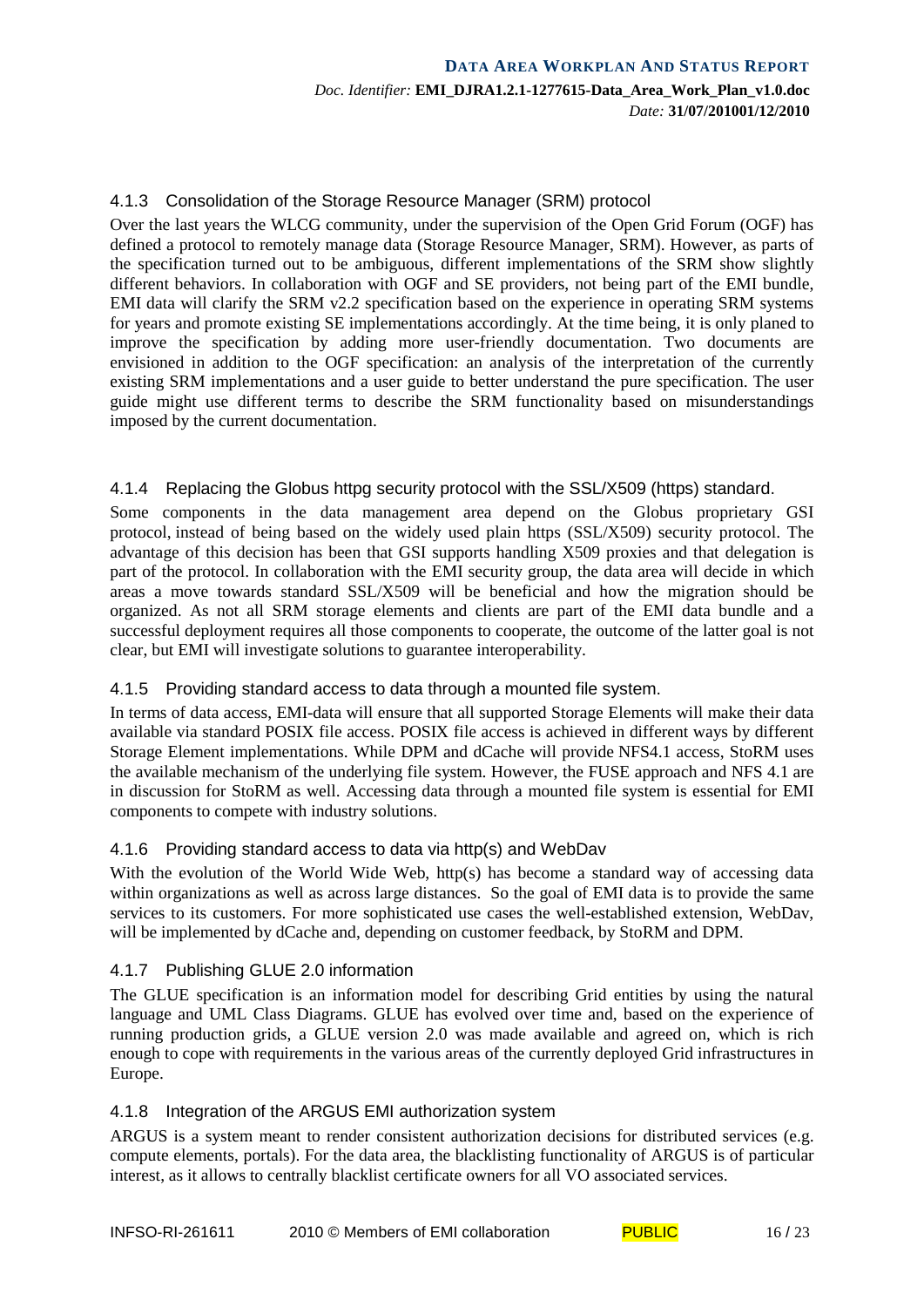In order to harmonize authorization with EMI-data, all components agreed to access the ARGUS authorization at least for obtaining user blacklisting. Some SE's may choose to further integrate ARGUS wherever ARGUS provides additional services to the SE implementation. However, at the time being, it is not planned to replace all Policy Decision Points by ARGUS.

#### 4.1.9 Consolidating data access client libraries

The ARC and gLite middleware are providing data access libraries individually, which have sufficient functionality in common to justify a merge of those libraries. EMI data will work on an agreement between ARC and gLite on such a merge and a subsequent implementation and migration

#### **4.2. EVOLUTION**

For each individual EMI data component, *harmonization* is certainly part of the evolutionary process as well. However, in some areas each component may evolve without the need to coordinate those activities with other components. Those areas have been identified to be monitoring, accounting, maintainability and usability.

#### 4.2.1 Monitoring and accounting

In their current version, most EMI storage elements provide information, which is picked up by monitoring agents to be further processed in a site-specific way to allow service and performance monitoring. Some components e.g. DPM offer probes for particular, well established monitoring systems (Nagios). For other storage elements, probes are provided by EMI external distributors or user communities (e.g. OSG/VDT and the German Storage Support group for dCache). The goal within EMI is to consolidate those activities and offer mechanisms to better monitor user access and user accounting as well as to interface this information to pseudo standard monitoring tools like Nagios across all EMI storage elements. This will happen gradually. For user accounting purposes, a specification or mechanism has to be provided, which allows EMI and external storage elements to interface with the infrastructure group within EMI to make this information centrally available in compliance with country specific privacy laws.

While accounting is already partially established in the compute area, a proper definition of what accounting would mean for data is still missing. The goal in EMI, possibly in collaboration with standardization initiative (e.g. OGF), is to define an accounting record, commonly used by EMI data components and covering the different aspects (e.g. legal, financial).

#### 4.2.2 Maintainability and Usability

In order to simplify user or automatic interaction with EMI data components, most of the services are planning to provide or improve Web interfaces or Command Line interfaces. We are planning to leave the evaluation of the necessary for the different components in this area to the individual project teams.

#### 4.2.3 Evolution in wide area protocols

At the time being, gsiFtp is the only commonly accepted protocol for wide area transfers. With the experience of operating a world wide data Grid, flaws were found in the original gsiFtp specification, which led to an updated version (v2). Version 2 is currently being implemented in GLOBUS software and with that will become available for EMI Data components (DPM, StoRM) soon. dCache already provides this functionality for quite some time and a production version of FTS does as well.

The question of providing additional protocols for wide area transfers, e.g. http(s) or NFS4.1(pNFS) is interesting from the theoretical point of view; however it is not part of the work program of EMI.

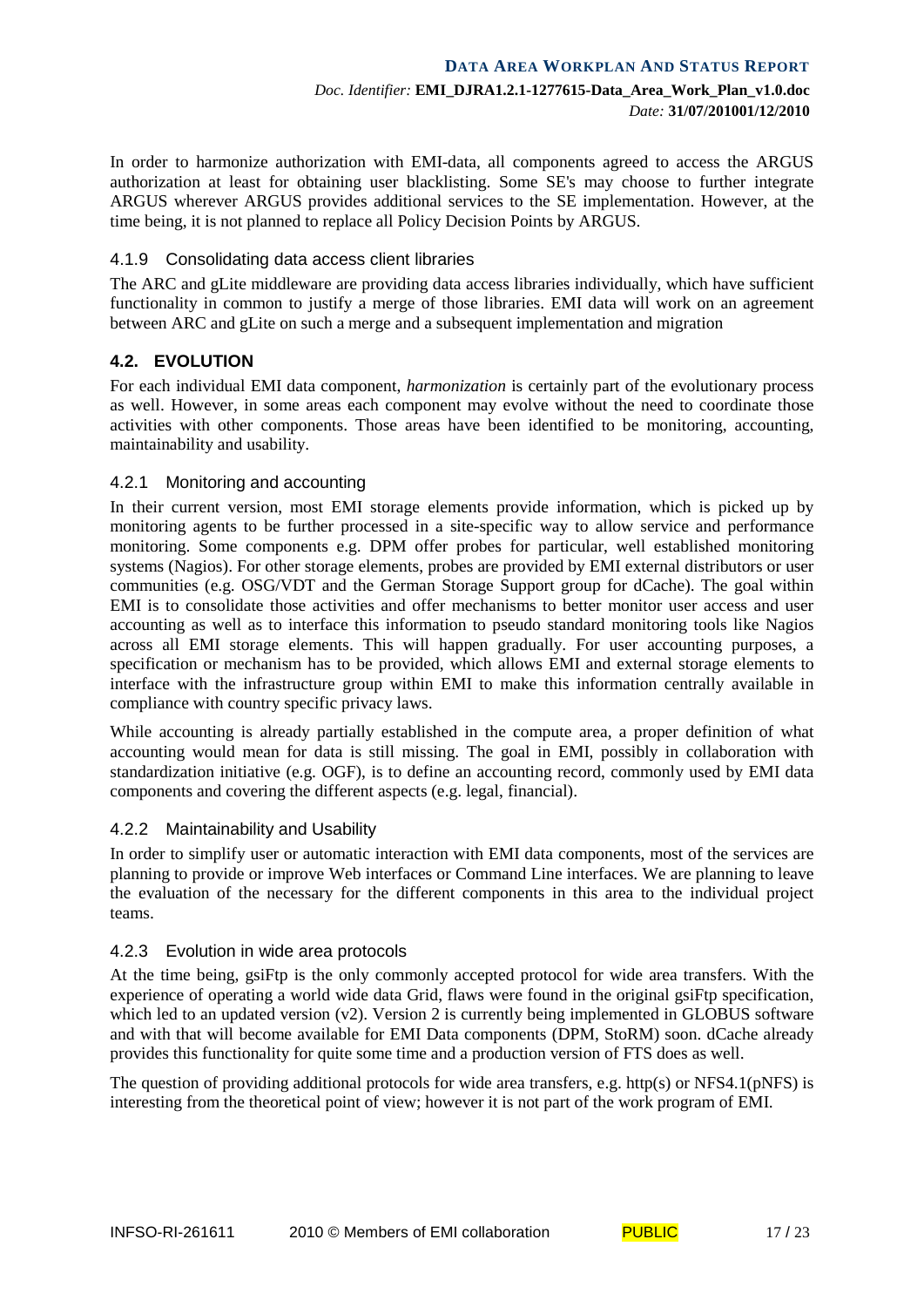#### **4.3. DETAILED WORKPLAN**

Based on the description of harmonization and evolution above, a detailed work plan has been prepared. For the first year the work has been broken down to months and for the remaining project to years. This paragraph lists the tasks and the timing in more detail.

# **EMI JRA 1 DATA Technical Workplan**

|      |                                               | 2010 |         |  |                             |   |        |                |   |   |    | 2011      |    |                   |                   |
|------|-----------------------------------------------|------|---------|--|-----------------------------|---|--------|----------------|---|---|----|-----------|----|-------------------|-------------------|
|      |                                               |      | Jun Jul |  | Aug Sep Oct Nov Dec Jan Feb |   |        |                |   |   |    | Mar   Apr |    |                   |                   |
|      |                                               |      |         |  |                             | 5 | 6      | $\overline{z}$ | 8 | 9 | 10 | 11        | 12 |                   |                   |
|      |                                               |      |         |  |                             |   | Year 1 |                |   |   |    |           |    | Year <sub>2</sub> | Year <sub>3</sub> |
|      | 1.0 SRM specification consolidation           |      |         |  |                             |   |        |                |   |   |    |           |    |                   |                   |
| 1.1  | Start dicussion within OGF                    |      |         |  |                             |   |        |                |   |   |    |           |    |                   |                   |
| 1.2  | Collect community feedback                    |      |         |  |                             |   |        |                |   |   |    |           |    |                   |                   |
| 1.3  | Initial document                              |      |         |  |                             |   |        |                |   |   |    |           |    |                   |                   |
| 1.4  | SRM integration into UNICORE                  |      |         |  |                             |   |        |                |   |   |    |           |    |                   |                   |
| 1.5  | Review and final document                     |      |         |  |                             |   |        |                |   |   |    |           |    |                   |                   |
|      | 2.0 Replacing httpg with https                |      |         |  |                             |   |        |                |   |   |    |           |    |                   |                   |
| 2.1  | Prototype one client one SE                   |      |         |  |                             |   |        |                |   |   |    |           |    |                   |                   |
| 2.2  | All EMI SE's and clients                      |      |         |  |                             |   |        |                |   |   |    |           |    |                   |                   |
| 2.3  | Migration scenario and design                 |      |         |  |                             |   |        |                |   |   |    |           |    |                   |                   |
|      | 3.0 Posix Access (NFS4.1)                     |      |         |  |                             |   |        |                |   |   |    |           |    |                   |                   |
| 3.1  | Setup of performance test system              |      |         |  |                             |   |        |                |   |   |    |           |    |                   |                   |
| 3.2  | Performance test results (CHEP)               |      |         |  |                             |   |        |                |   |   |    |           |    |                   |                   |
| 3.3  | Production file:// StoRM and dCache           |      |         |  |                             |   |        |                |   |   |    |           |    |                   |                   |
| 3.4  | file:// for all SE in production              |      |         |  |                             |   |        |                |   |   |    |           |    |                   |                   |
|      | 4.0 https/WebDav                              |      |         |  |                             |   |        |                |   |   |    |           |    |                   |                   |
| 4.1  | http(s)                                       |      |         |  |                             |   |        |                |   |   |    |           |    |                   |                   |
| 4.2  | WebDav                                        |      |         |  |                             |   |        |                |   |   |    |           |    |                   |                   |
|      | 5.0 Catalog synchronization                   |      |         |  |                             |   |        |                |   |   |    |           |    |                   |                   |
| 5.1  | Agreed design                                 |      |         |  |                             |   |        |                |   |   |    |           |    |                   |                   |
| 5.2  | Prototype (Prove of concept)                  |      |         |  |                             |   |        |                |   |   |    |           |    |                   |                   |
| 5.3  | LFC plus one SE                               |      |         |  |                             |   |        |                |   |   |    |           |    | <b>PM 18</b>      |                   |
| 5.4  | LFC plus all EMI SE"s                         |      |         |  |                             |   |        |                |   |   |    |           |    |                   |                   |
|      | 6.0 File catalogue access for UNICORE         |      |         |  |                             |   |        |                |   |   |    |           |    |                   |                   |
| 6.1  | Implementation of file catalogue integration  |      |         |  |                             |   |        |                |   |   |    |           |    |                   |                   |
| 6.2  | Evaluation of file catalogue intergration     |      |         |  |                             |   |        |                |   |   |    |           |    | <b>PM 15</b>      |                   |
|      | $7.0$ GLUE 2.0                                |      |         |  |                             |   |        |                |   |   |    |           |    |                   |                   |
| 7.1  | Common interpretation of GLUE 2.0             |      |         |  |                             |   |        |                |   |   |    |           |    |                   |                   |
| 7.2  | Publishing 1.3 with 2.0                       |      |         |  |                             |   |        |                |   |   |    |           |    |                   |                   |
| 7.3  | Publishing 2.0                                |      |         |  |                             |   |        |                |   |   |    |           |    |                   |                   |
|      | 8.0 Data client library consolidation         |      |         |  |                             |   |        |                |   |   |    |           |    |                   |                   |
| 8.1  | Development                                   |      |         |  |                             |   |        |                |   |   |    |           |    |                   |                   |
| 8.2  | Migration                                     |      |         |  |                             |   |        |                |   |   |    |           |    |                   |                   |
|      | 9.0 Integration of ARGUS                      |      |         |  |                             |   |        |                |   |   |    |           |    |                   |                   |
| 9.1  | Blacklist integration (at least one SE)       |      |         |  |                             |   |        |                |   |   |    |           |    |                   |                   |
| 9.2  | Blacklist integration (all SE's)              |      |         |  |                             |   |        |                |   |   |    |           |    |                   |                   |
| 9.3  | Integration of more functionality if required |      |         |  |                             |   |        |                |   |   |    |           |    |                   |                   |
|      | 10.0 Storage Accounting                       |      |         |  |                             |   |        |                |   |   |    |           |    |                   |                   |
| 10.1 | Definition of storage accounting record       |      |         |  |                             |   |        |                |   |   |    |           |    |                   |                   |
| 10.2 | Add support in SE/FTS                         |      |         |  |                             |   |        |                |   |   |    |           |    |                   |                   |
|      | 11.0 Monitoring                               |      |         |  |                             |   |        |                |   |   |    |           |    |                   |                   |
| 11.1 | Definition of a common Monitoring Interface   |      |         |  |                             |   |        |                |   |   |    |           |    |                   |                   |
| 11.2 | Implementing Sensors in SE's and FTS          |      |         |  |                             |   |        |                |   |   |    |           |    |                   |                   |
|      | 12.0 Managebility                             |      |         |  |                             |   |        |                |   |   |    |           |    |                   |                   |
| 12.1 | CLI and Web Interfaces                        |      |         |  |                             |   |        |                |   |   |    |           |    |                   |                   |
|      | 13.0 Evalution : Message Passing              |      |         |  |                             |   |        |                |   |   |    |           |    |                   |                   |
|      |                                               |      |         |  |                             |   |        |                |   |   |    |           |    |                   |                   |
| 13.1 | Possible use cases                            |      |         |  |                             |   |        |                |   |   |    |           |    |                   |                   |

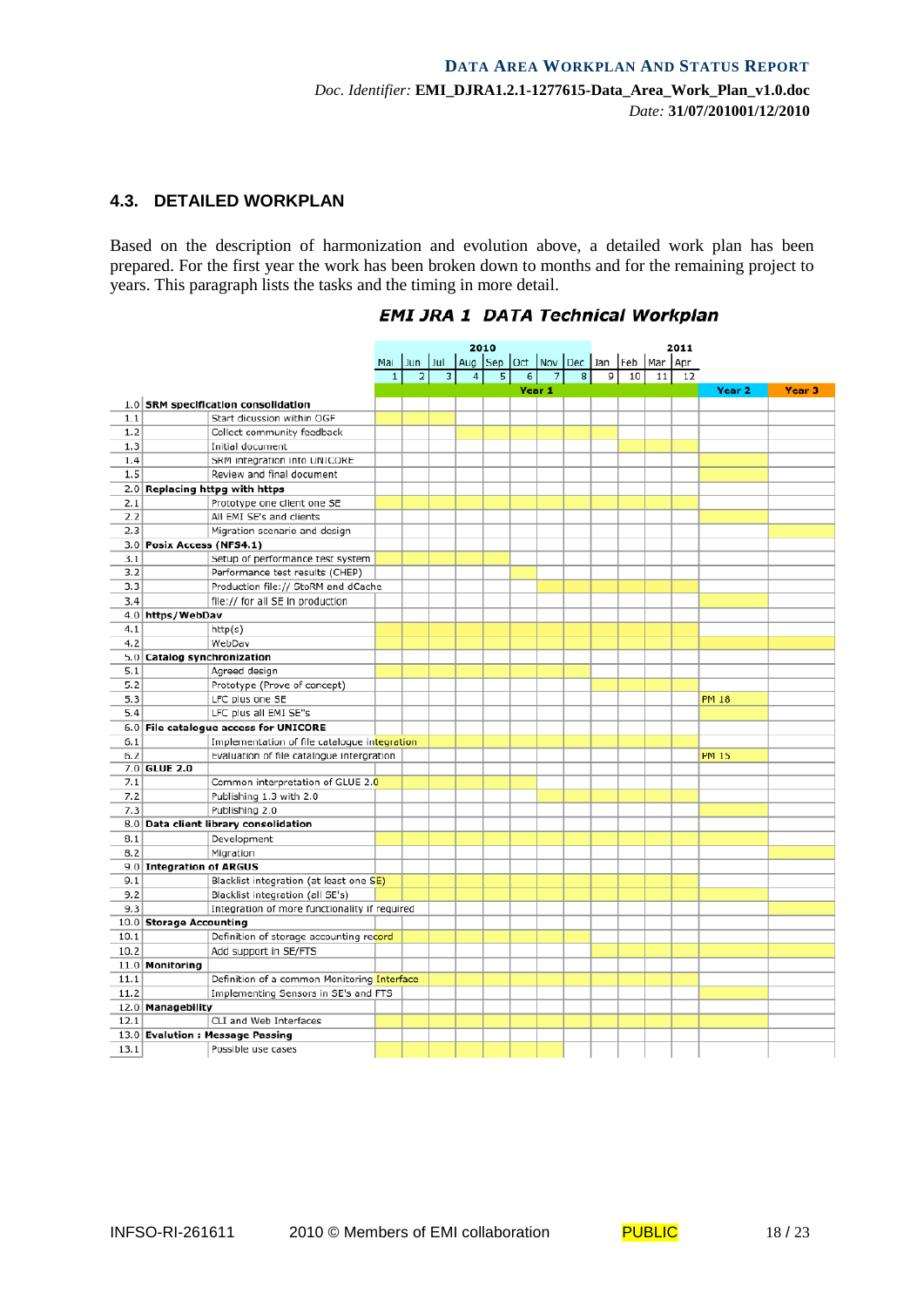#### 4.3.1 SRM specification consolidation and integration into UNICORE

#### *4.3.1.1 Start discussion with the OGF SRM community group [PM 3]*

A discussion on how to progress with the idea of a remote storage resource manager protocol beyond SRM 2.2 has already been taken place at OGF in May in Chicago. The responsible group within OGF agreed with the goals of EMI to stabilize and consolidate the currently available specification based on feedback from the available implementations.

#### *4.3.1.2 Collection of community feedback [PM 9]*

As the SRM has been adopted by groups outside of the scope of EMI, EMI data will collect user feedback to find the flaws in the current specification and problems with the client and server implementations.

#### *4.3.1.3 Initial document [PM 12]*

A document to supplement the SRM v2.2 specification will be provided to OGF, clarifying all issues found so far. Moreover an "SRM 2.2 developers guide" is envisioned describing common use cases and known pitfalls.

#### *4.3.1.4 SRM integration into UNICORE [PM 24]*

Based on the previous work, UNICORE data will either integrate an SRM 2.2 client by implementing the specification or by adopting existing solutions. SRM plus [4.3.3](#page-18-0) (POSIX data access) enables UNICORE to seamlessly interoperate with EMI storage elements.

#### *4.3.1.5 Review and finalize document. [PM 24]*

To goal is to have OGF accepting the EMI document as an input to the SRM community efforts and its specification process.

#### 4.3.2 Replacing httpg with SSL/X509 (https) for the SRM

#### *4.3.2.1 Creating one prototype SE and one client [PM 12]*

One EMI storage element and one client implementation will be chosen to provide a prototype SRM using SSL/X509 instead of the Globus httpg security protocol. Other SRM software providers are contacted and a joint plan is made to migrate between PM 24 to PM 36.

#### *4.3.2.2 All EMI Storage Elements plus EMI clients [PM 24]*

Based on the experience with the above prototype, all EMI SE's and clients should support https alternatively to httpg. In parallel, the development progress of non-EMI storage elements and clients is tracked.

#### *4.3.2.3 Migration scenario design for infrastructures [PM 36]*

The migration plan is implemented.

#### <span id="page-18-1"></span><span id="page-18-0"></span>4.3.3 POSIX data access (native or NFS 4.1)

#### *4.3.3.1 Setting up a system for performance and reliability testing [PM 5]*

Reasonably large test Compute and Storage Elements are setup to evaluate reliability and performance of the native POSIX and NFS 4.1 implementations.

#### *4.3.3.2 Report of first performance results at CHEP [PM 10]*

Reports on the results of [4.3.3.1](#page-18-1) will be reported at the CHEP'10 conference.

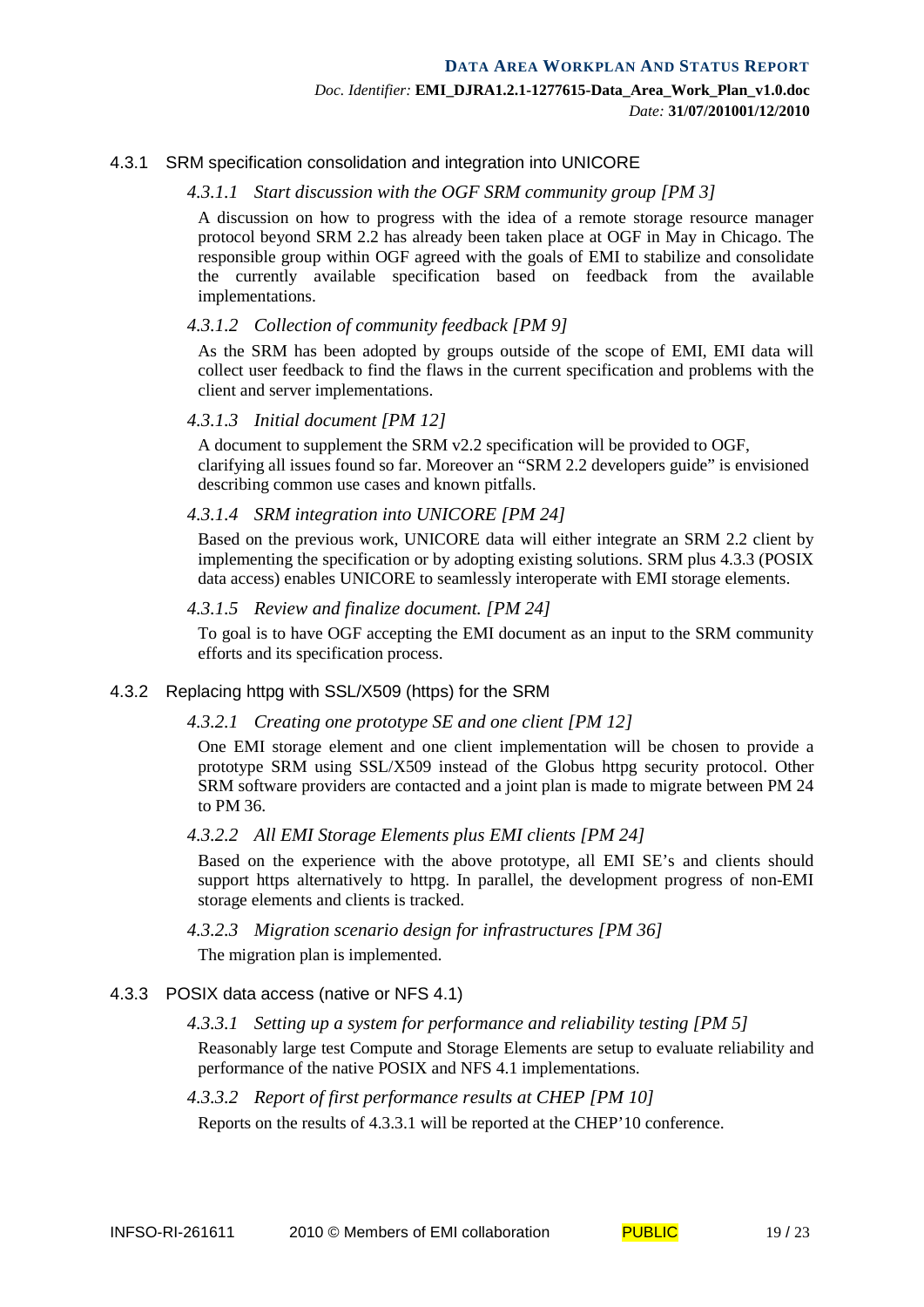#### *4.3.3.3 Production POSIX access for StoRM and dCache. [PM 12]*

As StoRM is based on POSIX file systems (GFPS, Lustre), this milestone it fulfilled for StoRM with day zero. DCache will provide a production NFS 4.1 implementation and DPM is planning for a prototype with PM 12.

#### *4.3.3.4 All EMI storage elements provide POSIX access [PM 24]*

All EMI storage elements will provide genuine POSIX file system through mounted file systems.

#### 4.3.4 Web access, http(s) and WebDav

*4.3.4.1 Storage Elements provide access via http(s) for downloading data. [PM 12]*

dCache and DPM will provide read access to data via http(s). StoRM will make this decision dependent on user requirements.

*4.3.4.2 Storage Elements provide partial or full access to data via WebDav [PM 24]*

dCache will provide protected WebDav access to data. StoRM and DPM will make this decision dependent on user requirements.

#### 4.3.5 Catalogue synchronization

#### *4.3.5.1 Agreed design [PM 8]*

A decision on how to tackle the catalogue name-space synchronization problem will be made and agreed on between the EMI catalogue and Storage Element providers. The agreement should account for requirements by non EMI-catalogue providers, e.g. the LHC experiments.

*4.3.5.2 Prototype as 'proof of concept' [PM 12]*

A prototype of the above agreement will be implemented.

*4.3.5.3 LFC plus one storage element provide full synchronization functionality [PM 18]*

Dependent on the results of the above prototype, the LFC and at least one SE will provide the synchronization feature in production.

#### *4.3.5.4 All EMI SE's provide synchronization functionality [PM 24]*

The name space of the LFC and all EMI SE's will be able to stay synchronized.

#### 4.3.6 File catalogue access for UNICORE

#### *4.3.6.1 Implementation of file catalogue integration [PM 12]*

A prototype of the file catalogue access will be implemented.

#### *4.3.6.2 Evaluation of file catalogue integration [PM 15]*

The prototype will be evaluated and tested and the final version will be published.

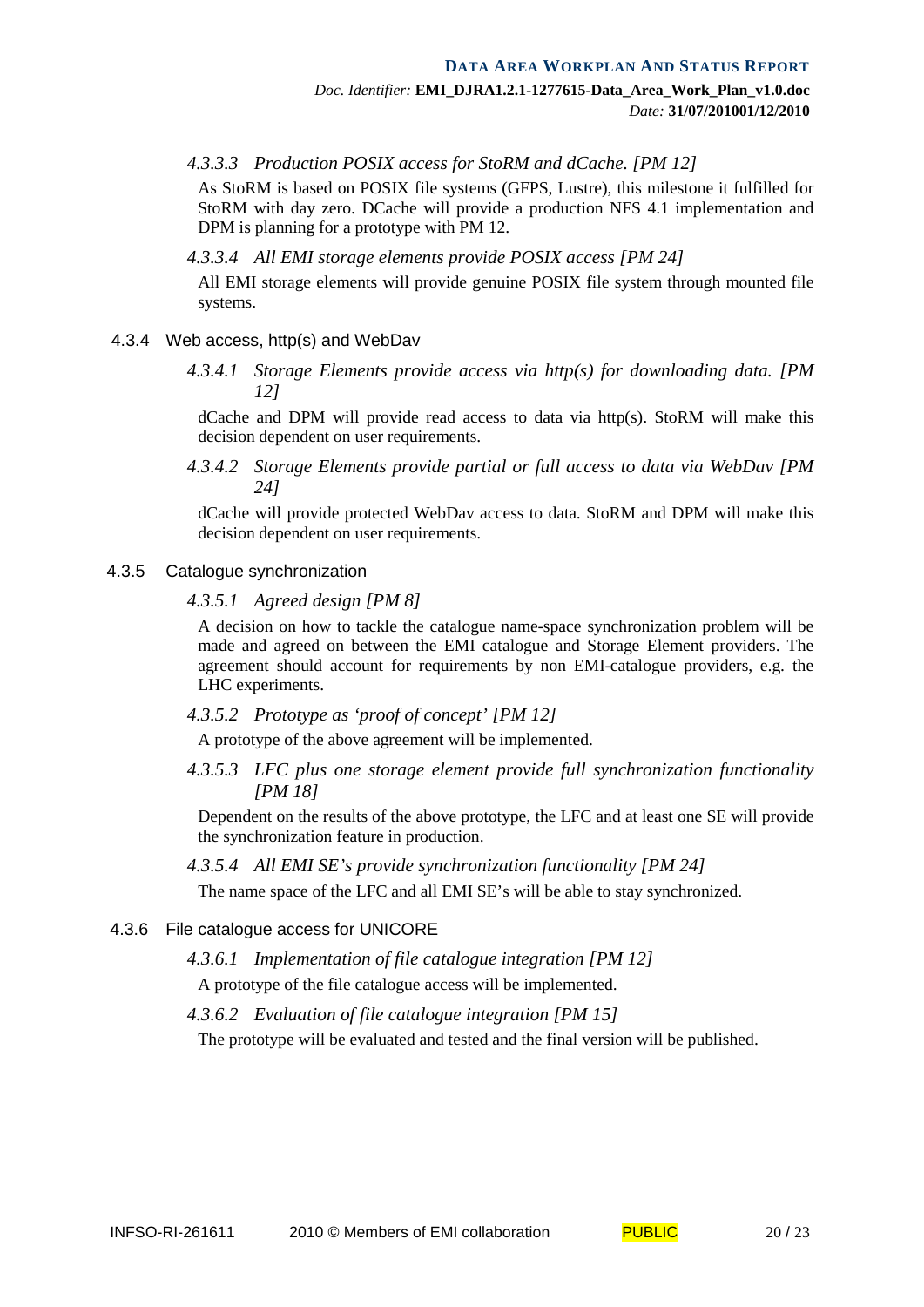#### 4.3.7 GLUE 2.0

*4.3.7.1 Common agreement on the interpretation of the GLUE 2.0 schema. [PM 6]*

Although GLUE 2.0 is already well defined, all partners, which will have to implement the standard, will have to agree on a common interpretation of the specification, and possibly extend it aligning with the OGF PGI group and their extensions if necessary.

*4.3.7.2 Publishing GLUE 1.3 data as with GLUE 2.0 schema [PM 12]*

The currently available information in the various components will be published, using the GLUE 2.0 schema in addition to GLUE 1.3. Addition information required by the GLUE 2.0 specification might still be missing. Clients are required to cope with the partially available information.

*4.3.7.3 EMI data components fully GLUE 2.0 compatible [PM 24]* All required information is published using GLUE 2.0.

- 4.3.8 Data client library consolidation
	- *4.3.8.1 Development of a consolidation between the ARC and gLite data clients. [PM 24]*

A design will be presented on how to merge the ARC and gLite data access libraries and a plan on how to migrate.

*4.3.8.2 Migration of the new data client component. [PM 36]*

Full migration to the merged data access libraries will be finalized.

#### 4.3.9 Integration of ARGUS

*4.3.9.1 ARGUS Blacklist integration of at least one EMI Storage Element. [PM 12]*

At least one EMI storage element will have integrated the EMI ARGUS blacklisting mechanism.

*4.3.9.2 ARGUS Blacklist integration of all EMI Storage Elements. [PM 24]*

All EMI storage elements will have the EMI ARGUS blacklisting mechanism integrated.

*4.3.9.3 Integration of further ARGUS functionality into EMI SE's, if required. [PM 36]*

Each storage element implementation may integrate more features, the ARGUS software is offering. Replacing internal file system or catalogue authentication with the ARGUS authentication is not envisioned.

#### <span id="page-20-0"></span>4.3.10 Storage Accounting

*4.3.10.1 Definition of a storage accounting record. [PM 8]*

A storage accounting record is defined or a standardized schema like the OGF URs might be extended), reflecting practical, financial and legal requirements of storage location, usage and space and data flow.

*4.3.10.2 Add support of storage accounting in FTS and EMI storage elements. [PM 36]*

FTS and the EMI storage elements will provide information according to the agreed record i[n 4.3.10.1.](#page-20-0)

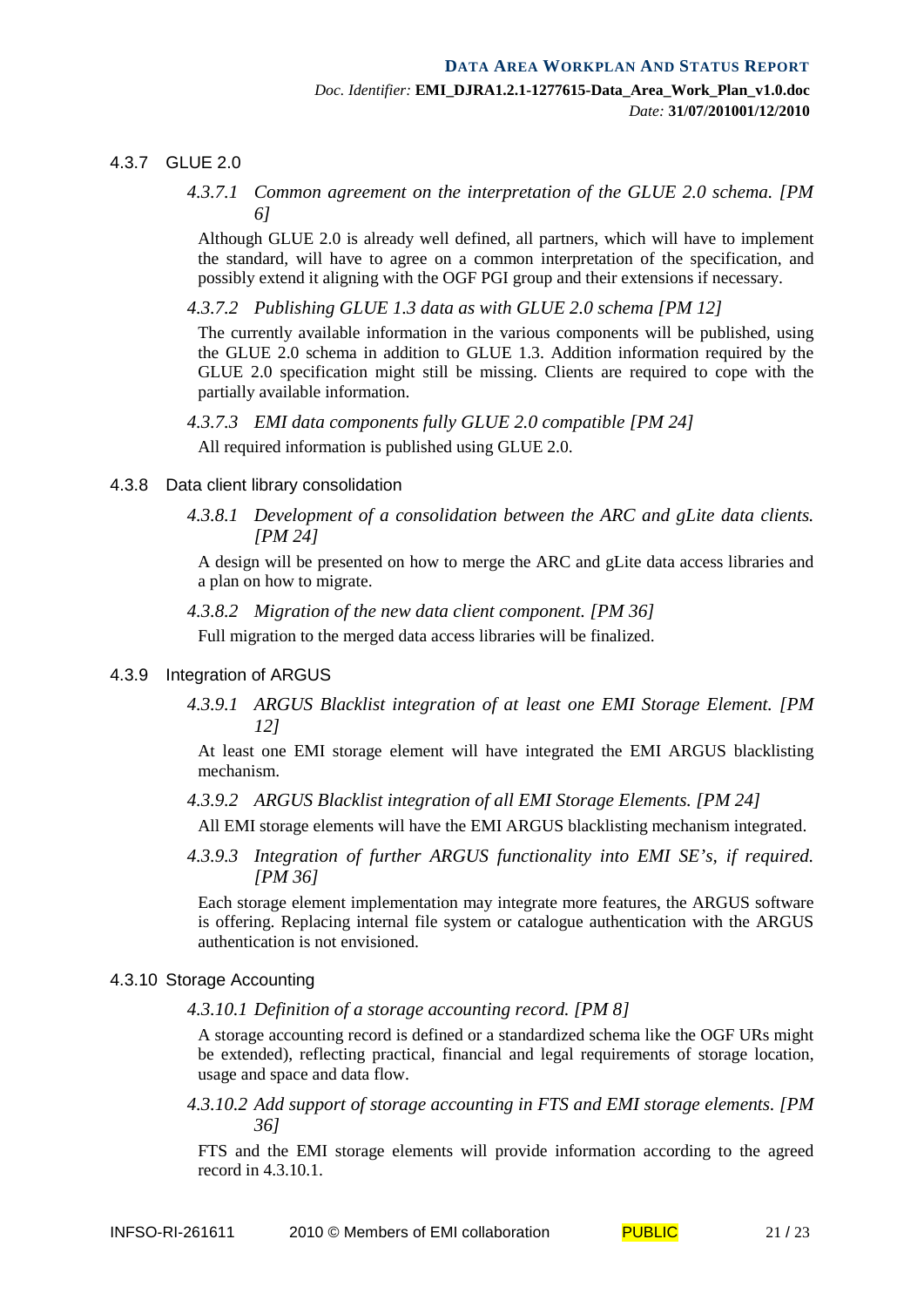#### 4.3.11 Monitoring

*4.3.11.1 Collaborating with the EMI infrastructure group to define an interface for EMI data monitoring. [PM 12]*

EMI data will support the EMI infrastructure group to define an interface for commonly monitor availability, problems and performance of EMI data components.

#### *4.3.11.2 Implementing server side sensors accordingly. [PM 24]*

The agreed interface will be implemented in EMI storage elements as well as in FTS and the LFC.

#### 4.3.12 Manageability

#### *4.3.12.1 CLI and Web Interfaces, where required. [PM 24]*

Up to now, the development of most of the EMI data components has been focused on reliability and performance. Where necessary, the maintainers of the components, in collaboration with their users will evaluate the necessity of improved command line interfaces (CLIs) or Web based interfaces. The progress is tracked by EMI data but not enforced.

#### 4.3.13 Evaluation: Message passing in EMI-data

#### *4.3.13.1 Collecting possible use cases for message passing in EMI data. [PM 7]*

EMI infrastructure will provide a common mechanism for message passing for all EMI components. EMI-data will provide input to the infrastructure group to help selecting an appropriate mechanism and convenient interfaces.